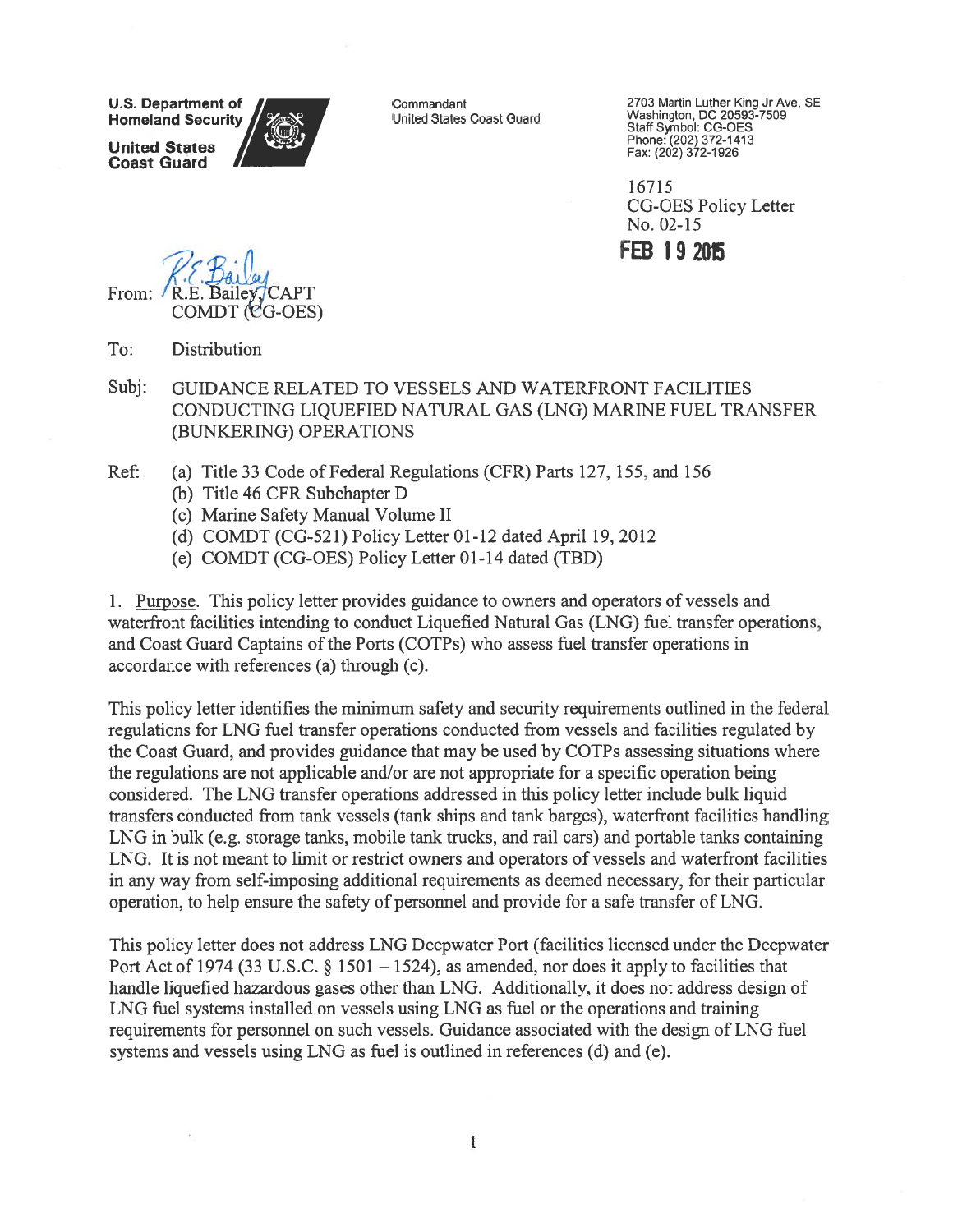Subj: GUIDANCE RELATED TO VESSELS AND WATERFRONT FACILITIES CONDUCTING LIQUEFIED NATURAL GAS (LNG) MARINE FUEL TRANSFER (BUNKERING) OPERATIONS

16715 CG-OES Policy Letter No. 02-15

This policy letter does not provide guidance on the use of other gaseous fuels such as Compressed Natural Gas (CNG) or Liquefied Petroleum Gas (LPG). At this time and unlike LNG, there appears to be little interest in the use of these commodities as a marine fuel. Accordingly, the Coast Guard will evaluate proposals for using these and other gaseous fuel systems on a case-by-case basis. Owners and operators interested in using gaseous fuels other than LNG should contact the Coast Guard's Office of Design and Engineering Standards (CG-ENG, formerly CG-521).

2. Action. Coast Guard COTPs assessing operations involving the transfer of LNG for use as fuel should refer to this policy letter for guidance in evaluating LNG fuel transfer operations in their COTP zones. Owners and operators of vessels and waterfront facilities conducting LNG transfer operations as well as owners and operators of vessels using LNG as fuel should be familiar with the contents of this policy letter.

#### 3. Directives Affected. None.

#### 4. Background.

a. On 1 August 2012, the North American Emission Control Area (ECA), as designated under the International Convention for the Prevention of Pollution from Ships, came into force. The ECA is intended to reduce air pollution and will impose enforceable limits on a variety of air emissions from vessels. When burned as fuel, LNG produces substantially lower air pollutants. Thus, in order to comply with these stricter emissions standards and realize economic advantages, there has been a growing interest by the maritime industry in converting and/or constructing vessels to use LNG as fuel.

b. The maritime industry is considering a variety of methods for supplying LNG to vessels for use as fuel. Such methods include, but are not limited to, supplies delivered from vessels (e.g. barges, and small tankers), or via shore based structures (e.g. storage tanks, mobile tank trucks, and rail cars).

c. To meet the growing demand for LNG marine fueling operations, international organizations (e.g., International Maritime Organization and the International Standards Organization) are working to develop guidelines that are intended to establish standardized infrastructure and operational procedures to help ensure LNG marine fuel transfer operations are conducted safely and uniformly in the global maritime community. However, these guidelines remain a work in progress while the maritime industry advances initiatives to design and build vessels of this type.

#### 5. Discussion.

a. The Coast Guard developed this policy letter to assist owners, operators, and Coast Guard units understand the existing U.S. regulations that apply to various types of LNG fuel transfer operations currently being considered. In addition to existing regulations, the Coast Guard has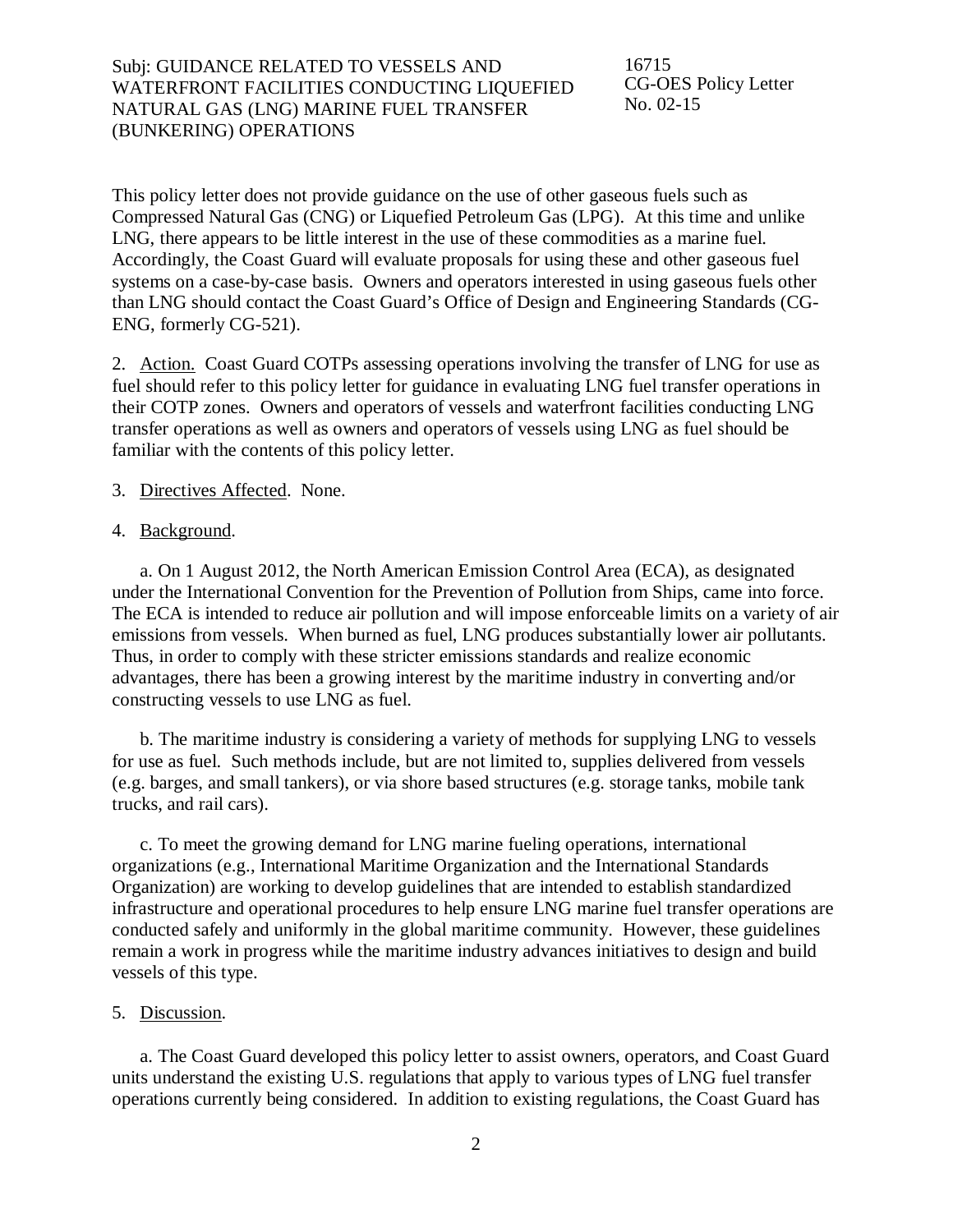16715 CG-OES Policy Letter No. 02-15

referred to applicable international guidance, and best available information relative to the ongoing work that is being conducted to develop international standards for LNG fueling operations.

b. Regulations for waterfront facilities handling LNG in bulk are contained in 33 CFR Part 127. Although written primarily to address large quantities of LNG imported or exported as cargo, it contains general regulations which are applicable where LNG is being transferred in bulk between vessels and shore-based structures, including tank trucks and rail cars.

c. Vessels transferring LNG for use as fuel are tank vessels and are regulated in accordance with 46 CFR Subchapter D and, in most cases, Subchapter O and 33 CFR Parts [1](#page-2-0)55 and 156.<sup>1</sup> Owners of tank barges intending to transport LNG as cargo should contact the U.S. Coast Guard, Headquarters Office of Design and Engineering Standards, Commandant (CG-ENG) to discuss design requirements.

d. The regulations in 33 CFR Part 127 are issued under the Ports and Waterways Safety Act of 1972 (PWSA) (33 U.S.C. § 1221 – 1232), and apply to structures that are located in, on, or under the navigable waters of the United States or any structure on land, or any area on shore immediately adjacent to such waters, used or capable of being used to transfer LNG, in bulk, to or from a vessel. 33 C.F.R. § 127.001. Under the PWSA, the seaward limits of "navigable waters of the United States" are measured as 12 nautical miles from the territorial sea baseline of the United States. However, for jurisdictional purposes, waterfront facilities handling LNG in bulk must be located shoreward of a State's seaward boundary in order for 33 CFR Part 127 to apply.<sup>[2](#page-2-1)</sup> Generally, State seaward boundaries extend 3 nautical miles from the territorial sea baseline; however, Texas, Puerto Rico, and the west coast of Florida have seaward boundaries that extend out to 9 nautical miles. Structures located beyond State seaward boundaries that are used or intended for use as a port or terminal for the transportation, storage or further handling of oil or natural gas to a State are considered deepwater ports and are regulated under 33 CFR Parts  $148 - 150$ .

e. Enclosures (1) and (2) identify the existing regulations discussed in paragraphs (b) and (c) and provide recommendations which may be used by Coast Guard COTPs/OCMIs when evaluating alternatives for procedures, methods, or equipment as a means for complying with applicable regulations. Enclosure (3) lists current regulations found in 46 CFR parts 35 and 154 related to the operation of tank barges and tank ships. Enclosure (4) provides a non-exhaustive listing of alternatives which may be considered under 33 CFR § 127.017 for waterfront facilities handling LNG for use as fuel (e.g. LNG fuel facilities) in lieu of certain requirements in 33 CFR

<span id="page-2-0"></span><sup>&</sup>lt;sup>1</sup> 33 CFR 156 Subpart B adopts the definition of hazardous material found at 33 CFR 154.105. This definition of hazardous material excludes liquefied gases, including LNG. However, regulations at 46 CFR Part 154 (Safety Standards for Self-Propelled Vessels Carrying Bulk Liquefied Gases) clarify that transfers of liquefied gases must meet certain requirements of 33 CFR Part 155, Subpart C, 33 CFR 156 Subpart A and reference (b).  $\overline{a}$ 

<span id="page-2-1"></span><sup>&</sup>lt;sup>2</sup> The Deepwater Port Act regulates structures located beyond State seaward boundaries that are used to handle natural gas for transportation to or from any State (see 33 U.S.C. § 1502, as amended).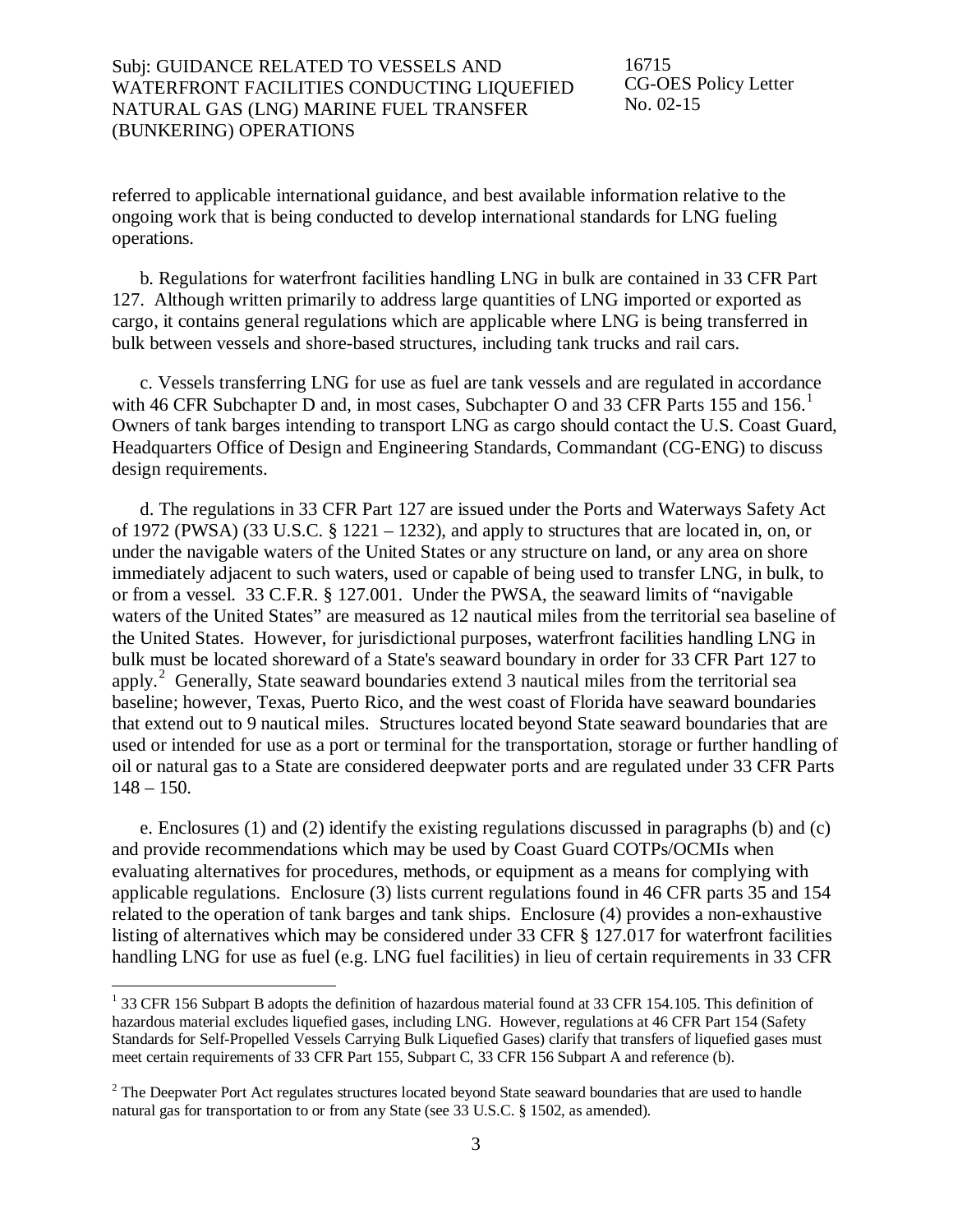Subj: GUIDANCE RELATED TO VESSELS AND WATERFRONT FACILITIES CONDUCTING LIQUEFIED NATURAL GAS (LNG) MARINE FUEL TRANSFER (BUNKERING) OPERATIONS

16715 CG-OES Policy Letter No. 02-15

Part 127. As used in the context of this document, the words "must" and "shall" are used in the context of mandatory requirements imposed by the Code of Federal Regulations (CFRs). The words "should" and "may" are used to describe a preferred option or describe alternatives respectively.

6. Disclaimer. While the guidance contained in this document may assist the industry, public, Coast Guard, and other Federal and State regulators in applying statutory and regulatory requirements, the guidance is not a substitute for applicable legal requirements nor is it a regulation itself. Thus, it is not intended to, nor does it, impose legally binding requirements on any party outside the Coast Guard.

7. Changes. This policy letter will be posted on the web at [www.homeport.uscg.mil.](http://www.homeport.uscg.mil/) Changes to this policy will be issued as necessary. Suggestions for improvements of this policy should be submitted in writing to Commandant (CG-OES) at the address listed on the first page.

#

Dist: COMDT (CG-ENG) COMDT (CG-CVC) COMDT (CG-FAC) CG MSC CG LGCNCOE CG OCSNCOE All Area/District (p) offices All Sector/MSUs/MSDs Activities Europe Activities Far East

Encl: (1) Regulations and Recommendations for Waterfront Facilities Providing LNG as Fuel

(2) Regulations and Recommendations for Vessels Providing LNG as fuel (Bunkering Vessels)

(3) Operational Requirements found in 46 CFR Parts 35 and 154

(4) Table of Alternatives to 33 CFR Part 127 for LNG Fuel Facilities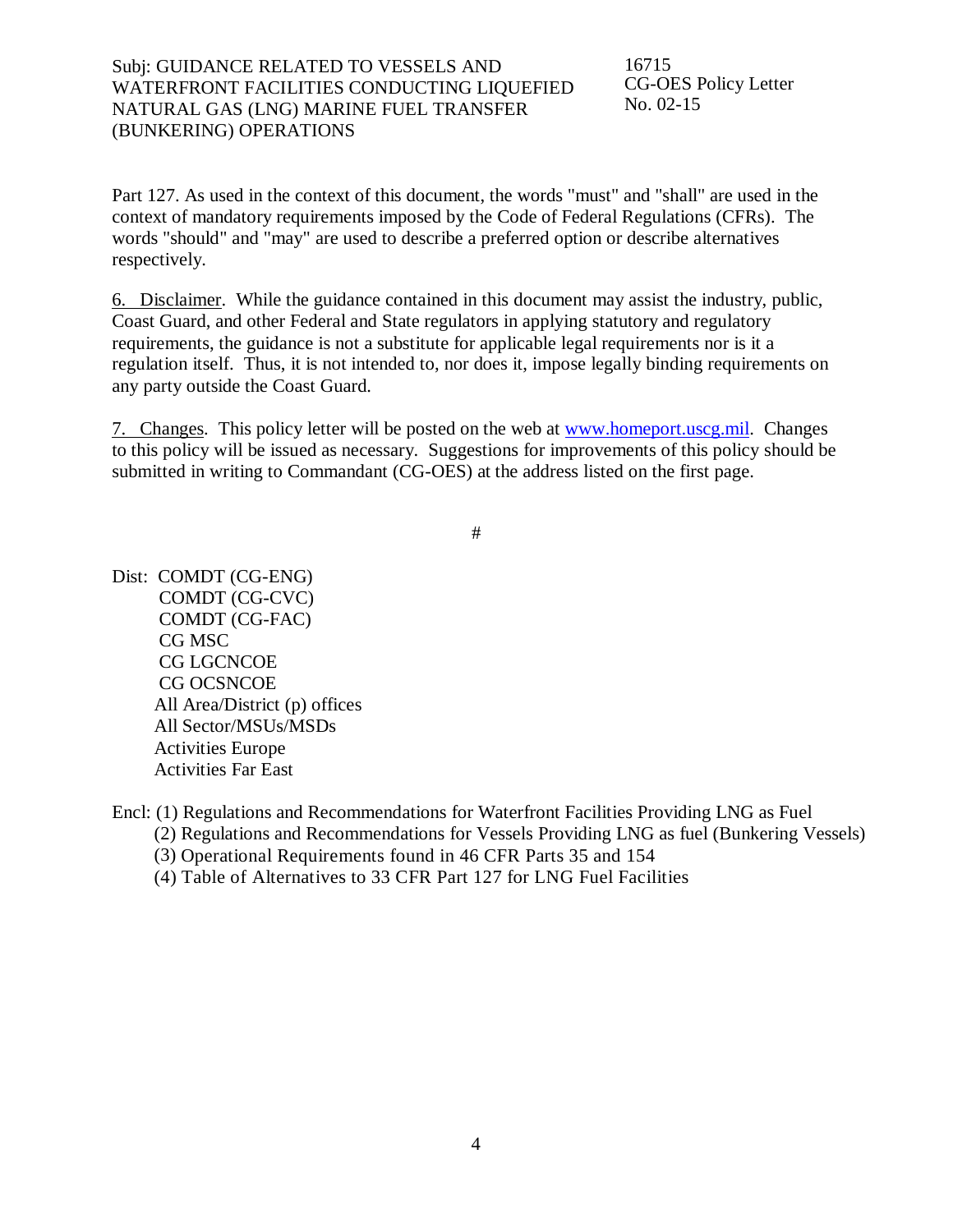## **Regulations and Recommendations for Waterfront Facilities Providing LNG as Vessel Fuel**

This enclosure outlines the existing regulations applicable to various types of LNG bunkering operations performed from waterfront facilities handling LNG. LNG bunkering operations conducted by tank vessels (e.g., tank barges and tank ships) are addressed in enclosure (2).

Waterfront facilities handling LNG are subject to existing regulations at 33 CFR Part 127. These existing regulations should be applied to LNG bunkering activities to the extent practicable, without allowing alternatives. Where specific requirements are not practicable or where alternatives are otherwise appropriate, the Coast Guard Captain of the Port (COTP) should use the existing process in 33 CFR 127.017 to consider alternatives.

## 1. Regulations and Alternatives under 33 CFR Part 127

Section 127.005 defines a waterfront facility handling LNG to include any structure on, in, or under the navigable waters of the United States, or any structure on land, or any area on shore immediately adjacent to such waters, used or capable of being used to transfer liquefied natural gas, in bulk, to or from a vessel. The definition is further clarified in the Marine Safety Manual (see MSM Volume II, Section B, Chapter 7.C). It includes any pier, wharf, dock or similar structure to which a vessel may be secured that is used, or is capable of being used, to transfer LNG to or from a vessel, in bulk. It includes areas of land, water, or land and water under and in immediate proximity to the structure, buildings on or contiguous to the structure, and equipment and materials on the structure or in the buildings. Additionally, in discussing facilities and structures, the MSM defines "bulk" as a material that is transported on board a vessel without mark or count and which is directly loaded into a hold or tank on a vessel without containers or wrappers (see MSM Volume II, Section B, Chapter 7.B.2).

The regulations in 33 CFR Part 127 were established to ensure that a minimum level of safety is provided for LNG transfer operations conducted between shore structures and marine vessels. They outline requirements pertaining to general information, general design, equipment, operations, maintenance, firefighting, and security. Because the regulations could not account for all possible situations, they provide the Coast Guard COTP the ability to allow alternative procedures, methods, or equipment to be used in place of the regulatory requirements, if those alternatives provide at least the same degree of safety provided by the regulations. The procedures for considering alternatives are outlined in 33 CFR 127.017.

An owner or operator may request alternative procedures, methods, or equipment by following the request process outlined in 33 CFR 127.017. The request should identify the "gaps" where requirements cannot be met or are not appropriate, and should explain what alternatives the COTP should consider instead. Whenever possible, owners and operators should reference existing standards, practices, and procedures to help substantiate the request. A table providing guidance on possible alternatives to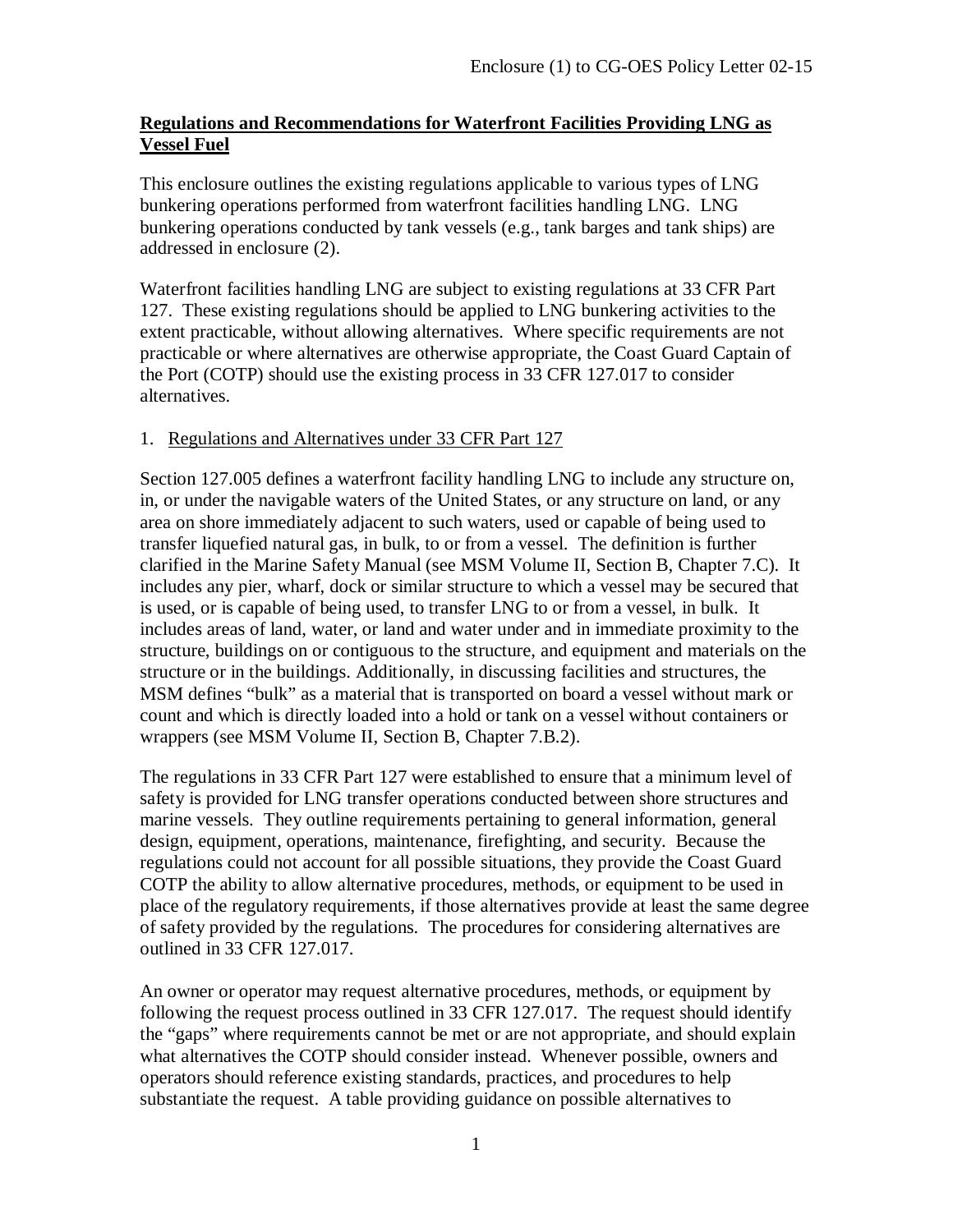requirements in 33 CFR Part 127 that the COTP can consider is provided as Enclosure (4).

### a. LNG Tank Trucks and Railcars

Independently, LNG tank trucks and railcars are not considered waterfront facilities handling LNG. However, when trucks or railcars are used as a means for transferring LNG to a marine vessel, the location where the transfer occurs (i.e., any area on shore immediately adjacent to such waters, used or capable of being used to transfer liquefied natural gas, in bulk, to or from a vessel) becomes subject to the existing regulations at 33 CFR Part [1](#page-5-0)27.<sup>1</sup> In addition to the requirements and alternatives discussed in the previous section, COTPs should be aware that tank trucks and rail cars are subject to additional, existing state and federal requirements.

## *Discussion*

Any location where LNG tank trucks or railcars are used to transfer LNG to vessels for use as a marine fuel must be viewed and regulated as a waterfront facility handling LNG. The owner of the structure or area of land where the transfer occurs and the operator of the tank truck or railcar conducting the operation are jointly responsible for ensuring that the requirements in 33 CFR Part 127 are met if a LNG transfer takes place.

Tank trucks, railcars, and their associated equipment should meet applicable state and/or federal design requirements which they are normally required to meet. In general, the federal requirements for carriage of hazardous materials by highway and railway outlined in 49 CFR Parts 172, 173, 174, 177 and 179 will apply. Operators of tank trucks and/or railcars should meet the applicable state and/or federal requirements for training along with other operational requirements which may be imposed for persons in charge of a shoreside LNG transfer operation (e.g., 33 CFR 127.301 and 49 CFR 172.704).

Coast Guard jurisdiction of waterfront facilities handling LNG applies primarily over the marine transfer area for LNG as defined in 33 CFR 127.005. For the particular case at hand, this should generally be from the vessel to the last manifold or valve immediately before the tank truck or railcar and would normally include associated piping and transfer hoses. However due to this unique situation and potential for overlapping federal jurisdiction between the Coast Guard and the Department of Transportation, special consideration should be given to the Hazardous Materials Regulations (HMR) contained in 49 CFR Subtitle B, Chapter I, Subchapter C during development of the operations manual required by 33 CFR 127.019. Owners and operators intending to use tank trucks or rail cars as part of their LNG transfer operation should provide the COTP with a detailed list of requirements in the HMR that are applicable to their intended operation.

<span id="page-5-0"></span><sup>&</sup>lt;sup>1</sup> See e.g., Coast Guard Marine Safety Manual, Volume II, Section B, Chapter 7: Marine Facilities and Structures, p. B7-6.  $\overline{a}$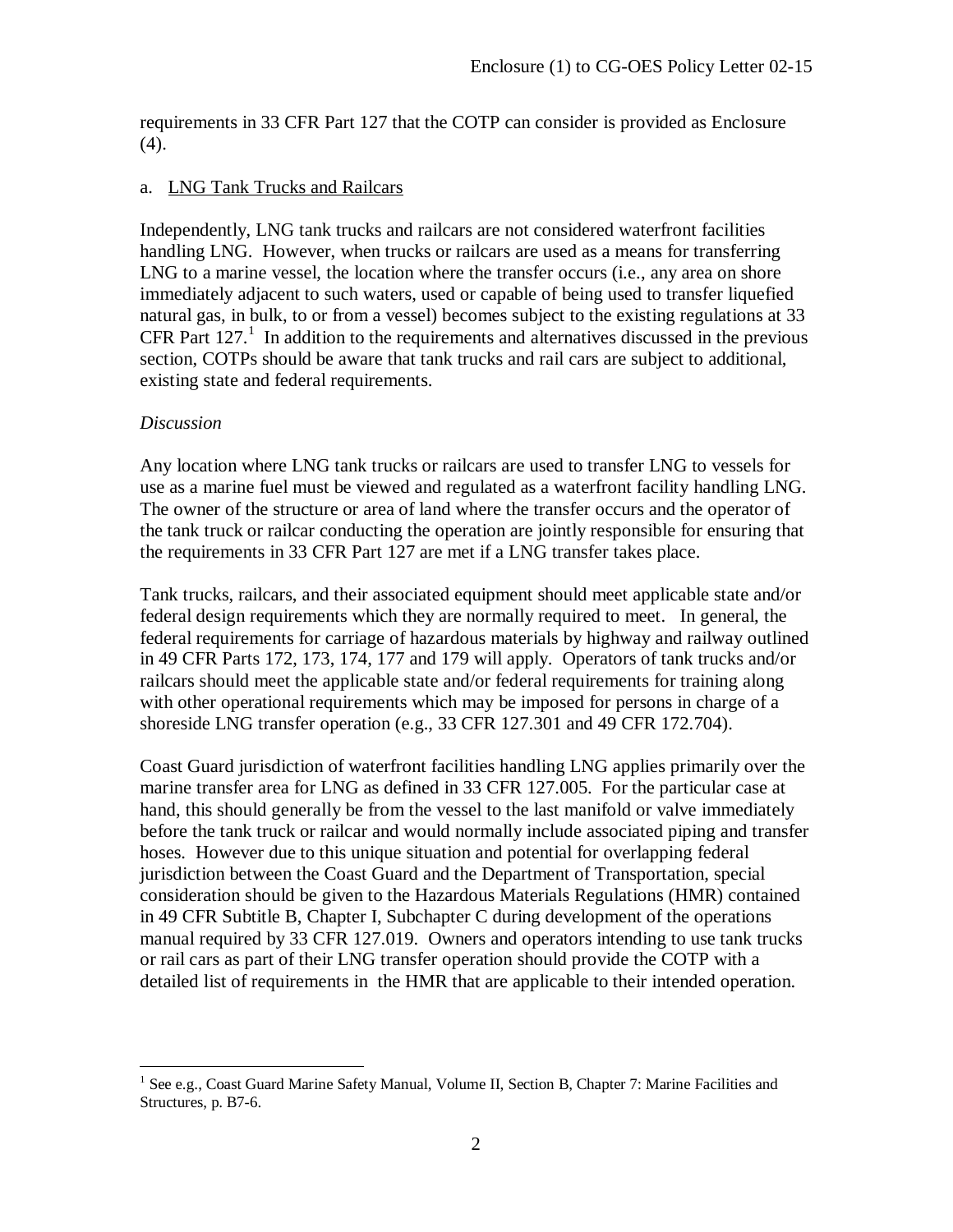Typical tank trucks and railcars will typically carry around 13,000 gallons  $(49.2 \text{ m}^3)$  and  $34,500$  gallons  $(130.6 \text{ m}^3)$  of LNG respectively. These quantities are far less than the  $265,000$  m<sup>3</sup> cargo capacity vessels envisioned by the regulations. Accordingly, it would be appropriate for the COTP to consider alternatives for some of the requirements outlined in 33 CFR Part 127 when considering these types of operations. However, as noted previously, the regulations should be applied to the extent practicable utilizing the provisions in 33 CFR 127.017 allowing the COTP to consider alternatives. See the previous section for additional details on alternatives.

Facility owners and operators must ensure that all aspects of the tank truck and/or railcar operations are incorporated into the operational requirements contained in 33 CFR 127.301 to 127.321, which includes emergency response planning and fuel transfer operations. Owners and operators of facilities proposing to use tank trucks and/or rail cars should also ensure that the requirements listed below are taken into consideration when developing operations and emergency manuals and evaluating security risks associated with their LNG transfer operations:

49 CFR Part 172, Subpart G (172.600-172.606) – Emergency Response Information 49 CFR Part 172, Subpart H (172.700-172.704) – Training 49 CFR Part 172, Subpart I (172.800-172.822) – Safety and Security Plans 33 CFR Part 105 – Maritime Security Facilities

#### b. Storage Tanks Ashore

Storage tanks on shore with pipelines leading to a manifold at a pier may also meet the definition of a waterfront facility handling LNG, and if so would also be subject to 33 CFR Part 127. As discussed in the previous section on tank trucks and railcars, the quantity of LNG stored on shore may be far less than that envisioned by the regulations and in that regard may give rise to the need for consideration of alternatives under 33 CFR 127.017.

#### *Discussion*

Design requirements for the storage tanks, associated equipment, and piping systems outside the marine transfer area defined in 33 CFR 127.005 will be subject to local, state, or federal requirements depending on the details of the design. Unlike LNG import and export facilities which are subject to direct federal oversight from the Federal Energy Regulatory Commission (FERC), permitting of the siting, construction, and operation of smaller LNG bunkering facilities may be shared between a variety of federal, state, and local agencies. As required by 33 CFR127.007 $(c)(2)$ , owners proposing these types of facilities should identify and consult with appropriate local, state and federal authorities to determine the applicable regulations which may apply. In the unlikely event that no local, state or federal authority having jurisdiction can be identified, COTPs should consult with the U.S. Coast Guard Headquarters, Office of Operating and Environmental Standards (CG-OES) for further discussion and guidance.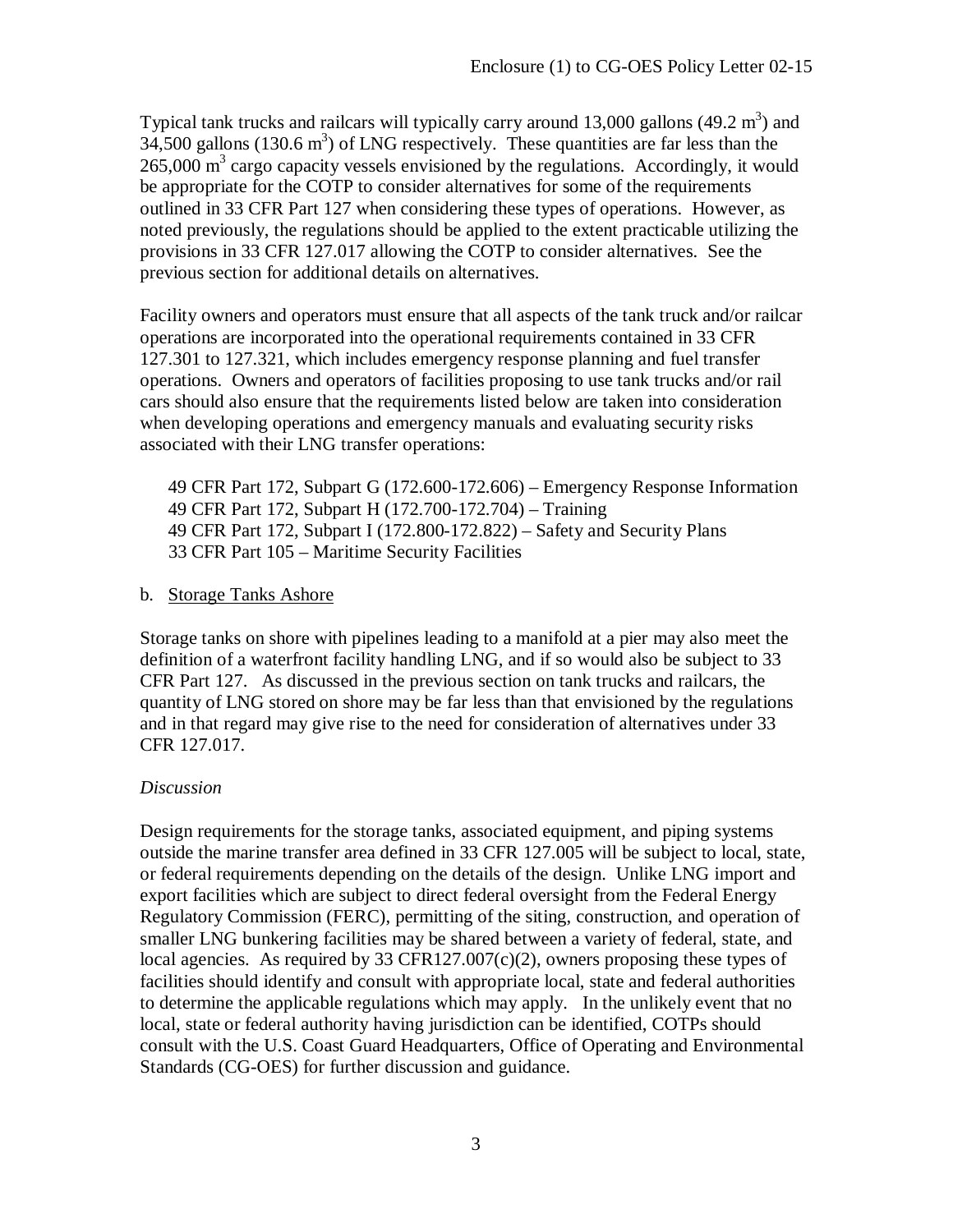### c. Vessels Moored to Shore-based Structures used to Transfer LNG

Vessels currently inspected under the regulations in Title 46 of the CFR are not considered waterfront facilities; however, craft that are permanently operated dockside and not inspected under Title 46 may be considered part of a waterfront facility. 33 CFR Part 127 will apply to such craft if they are located in the marine transfer area of a waterfront LNG facility, as defined in 33 CFR 127.005, including the alternatives provision (33 CFR 127.017).

## d. Mobile LNG Tank Trucks Forming Part of a Vessel's Fuel Supply System

Mobile LNG tank trucks which are driven aboard a vessel for the purpose of acting as a fuel supply source are not covered by the regulations applicable to waterfront facilities in 33 CFR Part 127. Such installations would be subject to consideration under the regulations applicable to vessels found in Title 46 and may also be subject to consideration by the Department of Transportation concerning the applicable regulations for cargo tank motor vehicles in Title 49. Questions concerning the use of these types of fuel system installations should be directed to the U.S. Coast Guard Headquarters, Office of Design and Engineering Standards (CG-ENG). Operational components associated with this type of installation will require special consideration by the COTP.

## e. LNG Delivered in Portable Tanks

The loading or unloading of portable LNG tanks to be used as a fuel source is not considered bunkering. In general, these operations should follow the stowage and handling requirements for portable tanks containing hazardous materials in 49 CFR Part 176. Specific details for stowage will need to be reviewed as part of the vessel's design approval process. LNG in portable tanks is a hazardous material listed in the 49 CFR 172.101 Hazardous Material Table. As such, these portable LNG tanks meet the definition of "Dangerous Cargo" in 33 CFR Part 126 and must be loaded from a Designated Waterfront Facility inspected under 33 CFR Part 126.

Questions concerning the use of these types of fuel system installations should be directed to the U.S. Coast Guard Headquarters, Office of Design and Engineering Standards (CG-ENG). Operational components associated with this type of installation will require special consideration by the COTP.

# 2. LNG Transfer Operations from Waterfront Facilities Handling LNG

Owners and operators of waterfront facilities handling LNG must ensure that LNG fuel transfer operations are conducted in accordance with all applicable safety regulations, including those contained in 33 CFR Part 127. Operations and emergency manuals must be developed as outlined in existing regulations at 33 CFR 127.305 and 127.307. The person in charge (PIC) of the shoreside transfer operation must meet the requirements of 33 CFR 127.301 and should meet additional training requirements established for tank trucks or railcars as applicable. The PIC must ensure the requirements outlined in 33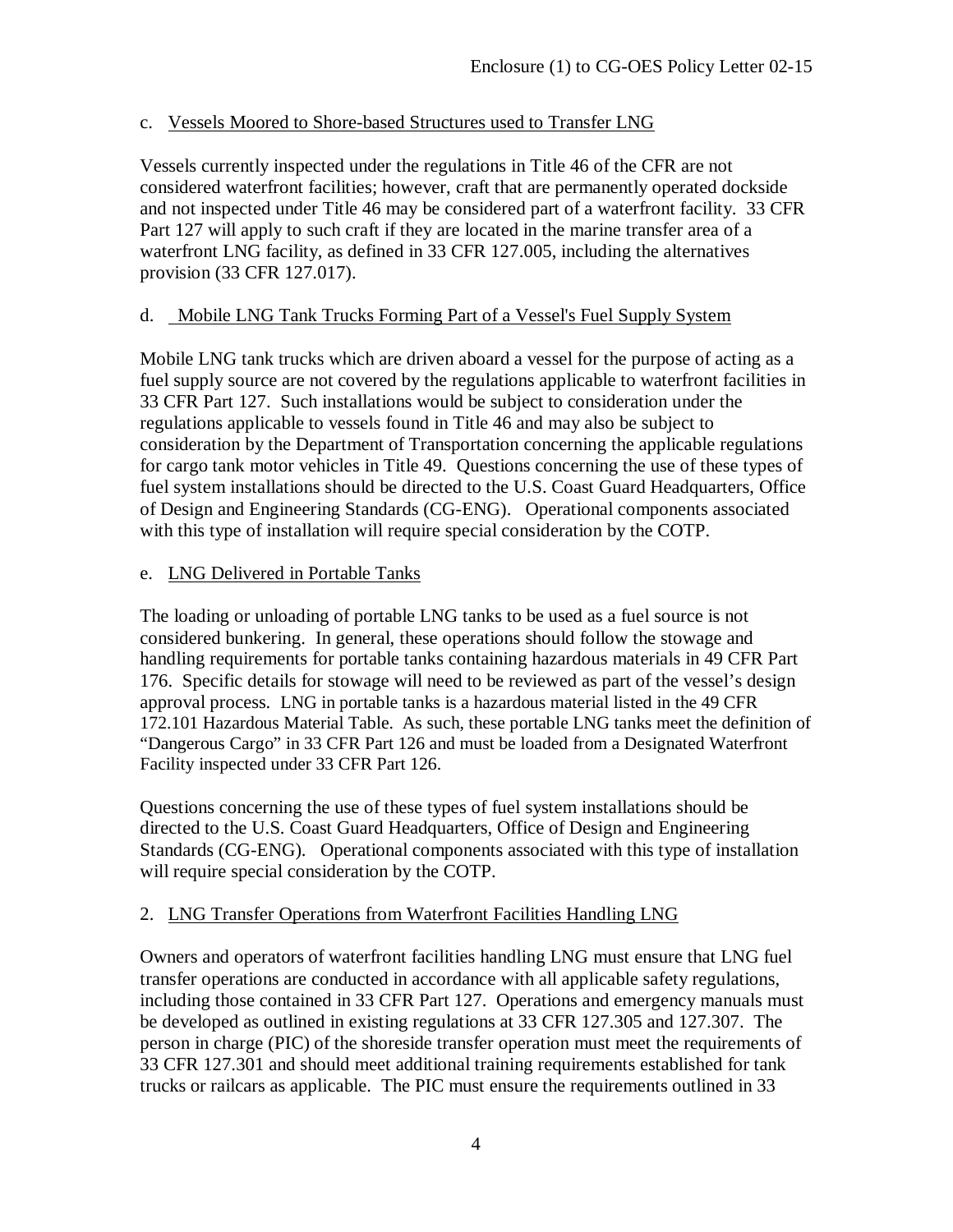CFR 127.315 and 127.317 regarding preliminary transfer inspections and declaration of inspection are met. Coordination with the PIC of the vessel receiving LNG for use as fuel is extremely important and the operations manual should document procedures for interacting with vessel personnel. Additionally, transfer procedures for waterfront facilities handling LNG should include provisions to ensure the requirements listed in 33 CFR 127.315, 127.317, and 127.319 are met.

#### 3. Vessel and Facility Compatibility Assessment

Compatibility assessments should be conducted by the facility owner to confirm the suitability of vessels and facilities participating in LNG fuel transfer operations. At a minimum, the compatibility assessment should evaluate the following, both ashore and aboard the receiving vessel:

Vessel and facility characteristics;

Manifold arrangements;

Cargo handling equipment;

Mooring arrangements;

Parallel mid-body and fendering arrangements;

Gas-safe areas;

Personnel transfer;

Emergency Shutdown Devices (ESDs) and communication systems;

Contingency planning and emergency procedures (note: the Society of International Gas Tankers and Terminal Operators (SIGTTO)) publication Contingency Planning for Marine Terminals Handling Liquefied Gases in Bulk may be a useful source of information);

Temperatures and pressure conditions;

Cargo transfer and ballast plans;

Vapor management capacity; and

Purging and inerting capability.

#### 4. Waterway Suitability Assessment (WSA)

Waterfront facilities subject to requirements found in 33 CFR Part 127 also are subject to the WSA requirements contained in that part. In considering various design proposals that have been submitted to the Coast Guard, however, we have determined that the WSA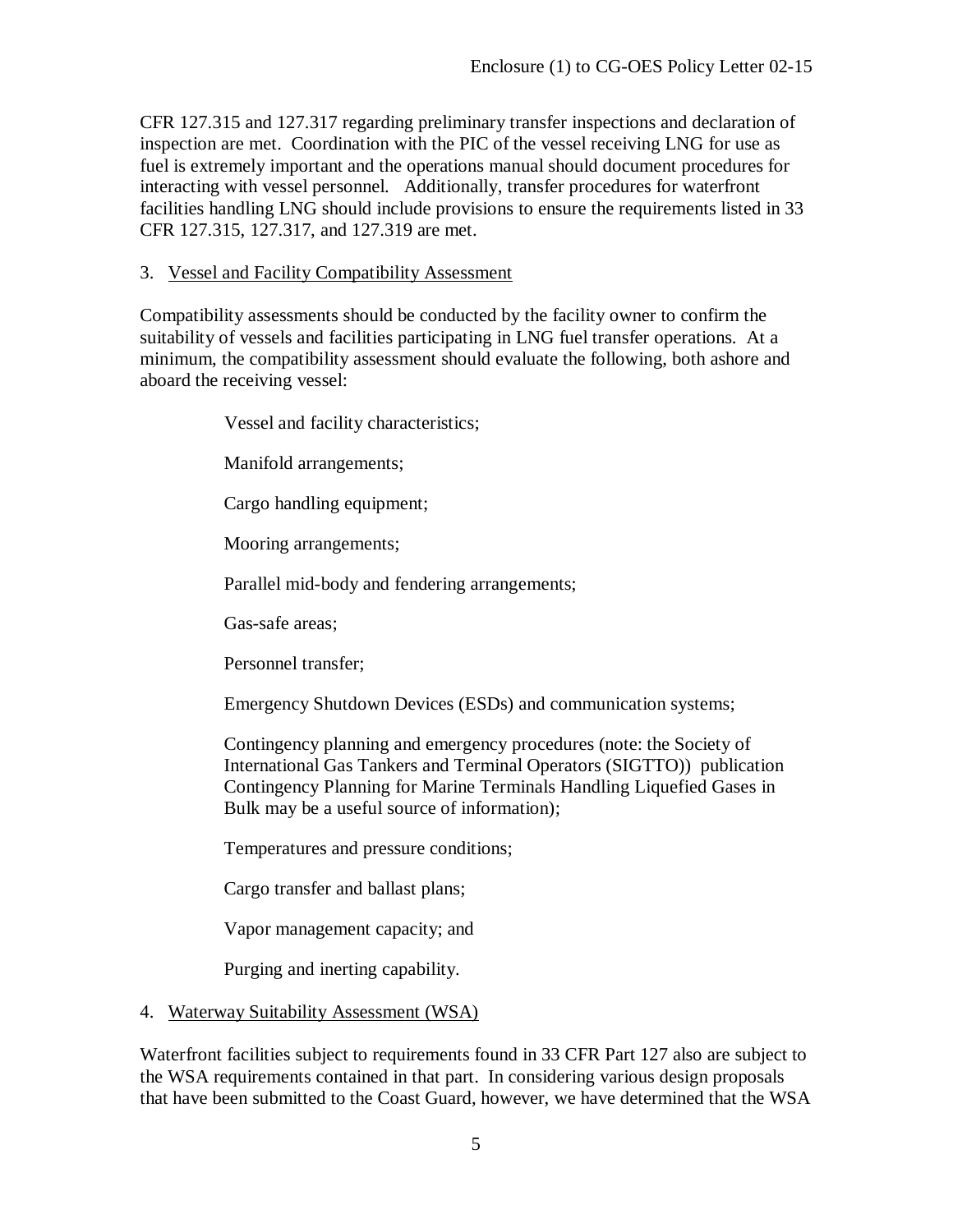regulations were drafted for large LNG tankships and large waterfront facilities (e.g., those importing and exporting LNG as cargo). Elements of the WSA outlined in the regulations and guidance provided in Navigation and Inspection Circular 01-11 may not be appropriate for smaller waterfront facilities intending to conduct LNG bunkering operations.

A safety and security assessment which considers the scope and particulars of the proposed operation is still considered relevant, but the COTP has discretion to accept an alternative to the WSA required by regulation. For such purposes, standards of the International Organization for Standardization (ISO) or other recognized organizations may be used. ISO 28460:2010, *"Petroleum and Natural Gas Industries – Installation and Equipment for Liquefied Natural Gas – Ship-to-shore Interface and Port Operations"*, ISO/TS 16901: 2013, *"Guidelines on Performing Risk Assessments in the Design of Onshore LNG Installations Including the Ship/Shore Interface*", ISO 31010:2009, *"Risk Management – Guidelines on Principles and Implementation of Risk Management"*, ISO 17776:2000, *"Offshore Production Installations – Guidelines on Tools and Techniques and Risk Assessment",* and ISO/TS 18683:2015, *"Guidelines for Systems and Installations for Supply of LNG to Ships"* may be used to help ensure a comprehensive safety and security assessment is completed. Such assessments may be considered by the COTP as an alternative to the WSA required by 33 CFR 127.007 and described in NVIC 01-11.

Facility owners and operators should be encouraged to seek the assistance of a third party familiar with the hazards associated with LNG and its impact on vessels, the marine environment, vessel personnel, and the public to assist them in preparing a safety and security assessment for their particular operation.

# 5. Security

Waterfront facilities handling LNG must meet the security requirements outlined in 33 CFR 127.701 through 127.711. As previously described, the COTP may consider alternatives in accordance with 33 CFR 127.017. In addition to the security requirements of 33 CFR Part 127, some security requirements imposed by the Maritime Transportation Security Act of 2002 (MTSA) outlined in 33 CFR Chapter I, Subchapter H also apply, including 33 CFR Part 105.

Similar to the consideration for alternatives provided in 33 CFR Part 127, equivalent security measures to the requirements outlined in 33 CFR Part 105 may be accepted by the Coast Guard in accordance with 33 CFR 101.130. Owners and operators of waterfront facilities who wish the Coast Guard to consider equivalent security measures should contact the U.S. Coast Guard Headquarters, Office of Facility Compliance (CG-FAC).

6. Job aides: In an attempt to globally standardize the procedures associated with LNG bunkering operations, several industry organizations have developed or are developing job aides that owners and operators of facilities providing LNG as fuel may find useful.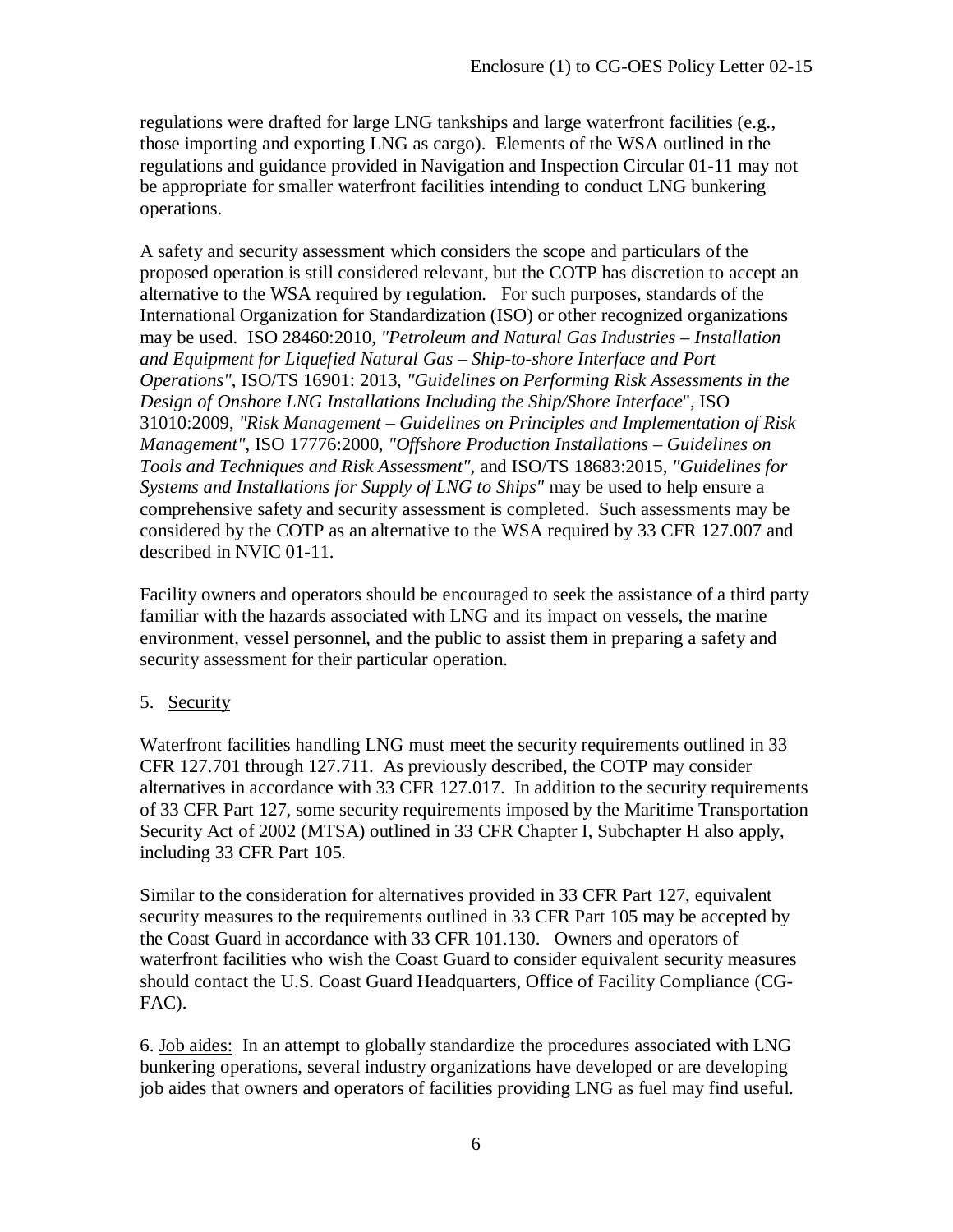Names and links to some of the organizations and the information they provide are listed below:

- (1) World Ports Climate Initiative (WPCI); http://www.lngbunkering.org/
- (2) Society of International Gas Tanker and Terminal Operators (SIGTTO); [http://www.sigtto.org/publications/publications-and-downloads;](http://www.sigtto.org/publications/publications-and-downloads) and
- (3) International Organization for Standardization. <http://www.iso.org/iso/home.html>

Owners and operators of facilities intending to transfer LNG for use as fuel are encouraged to become familiar with available industry standards and guidelines. Standards and Guidelines for Natural Gas Fueled Ships, produced by the LNG Ship Fuel Advisory Group and published on its behalf by SIGTTO and the Society for Gas as a Marine Fuel (SGMF) provides a comprehensive listing of the standards and guidelines that are currently available. The list may be viewed at the following web address:

<http://www.sgmf.info/media/5637/standards-guidelines-natural-gas-fuelled-v5k1.pdf>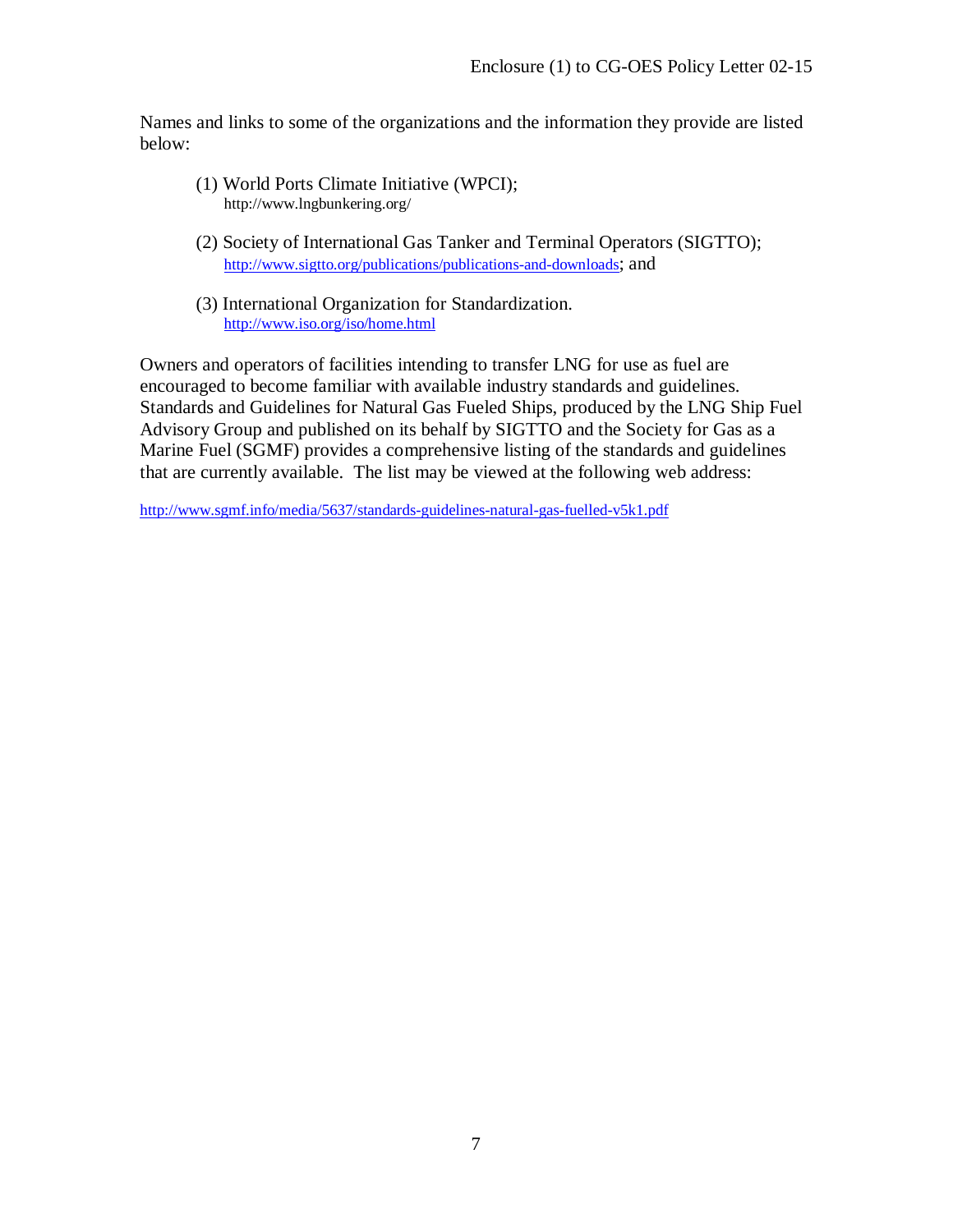#### **Regulations and Recommendations for Vessels Providing LNG as Fuel (Bunkering Vessels)**

This enclosure outlines the existing regulations applicable to vessels providing LNG for use as fuel, and the Coast Guard's recommendations for safe vessel-to-vessel transfer of LNG fuel. LNG transfer operations conducted from waterfront facilities are addressed in enclosure (1).

#### 1. Source of Regulations and Recommendations in this Enclosure

Vessels providing bulk LNG for use as fuel meet the regulatory definition of tank vessels and must be designed in accordance with 46 CFR Subchapter D, 46 CFR Part 154, and/or, as an alternative to certain regulatory requirements, the equivalent design criteria specified by the Coast Guard in reference (d) of this policy letter. Questions concerning the design of tank vessels should be directed to the U.S. Coast Guard Headquarters, Office of Design and Engineering Standards (CG-ENG).

Existing operational requirements for tank vessels and personnel involved in transferring LNG from a tank vessel are outlined in 46 CFR Part 35, 46 CFR Subpart 38.15, 46 CFR Part 154, and 33 CFR Parts 155 and 156. Enclosure (3) provides a table indicating the applicable operational requirements for tank ships and tank barges carrying LNG that are listed in 46 CFR Parts 35 and 154. Owners and operators of vessels providing LNG as fuel, and Coast Guard Marine Safety personnel, should be familiar with these requirements.

The risk management information and vessel compatibility assessments discussed in this enclosure are based on recommendations established by the Society of International Gas Tanker and Terminal Operators Ltd (SIGTTO), in their Ship to Ship Transfer Guide for Petroleum, Chemicals, and Liquefied Gases,  $1<sup>st</sup>$  Ed., 2013. Owners and operators are encouraged to use that publication to the greatest extent practicable and consistent with applicable law. The following International Organization for Standardization (ISO) standards may also be helpful resources: ISO 28460:2010, *"Petroleum and Natural Gas Industries – Installation and Equipment for Liquefied Natural Gas – Ship-to-shore Interface and Port Operations"*, ISO/TS 16901: 2013, *"Guidelines on Performing Risk Assessments in the Design of Onshore LNG Installations Including the Ship/Shore Interface*", ISO 31010:2009, *"Risk Management – Guidelines on Principles and Implementation of Risk Management"*, ISO 17776:2000, *"Offshore Production Installations – Guidelines on Tools and Techniques and Risk Assessment",* and *ISO/TS 18683:2015, "Guidelines for Systems and Installations for Supply of LNG to Ships".*

# 2. Risk Management

Vessel-to-vessel LNG fuel transfer operations are complex and have not been widely used in the United States and overseas. Accordingly, it is important to recognize and identify the unique elements which may be associated with such transfers.

The risk associated with any activity is a product of likelihood the (frequency) of an occurrence and its impact (consequence). Most normal activities involve a range of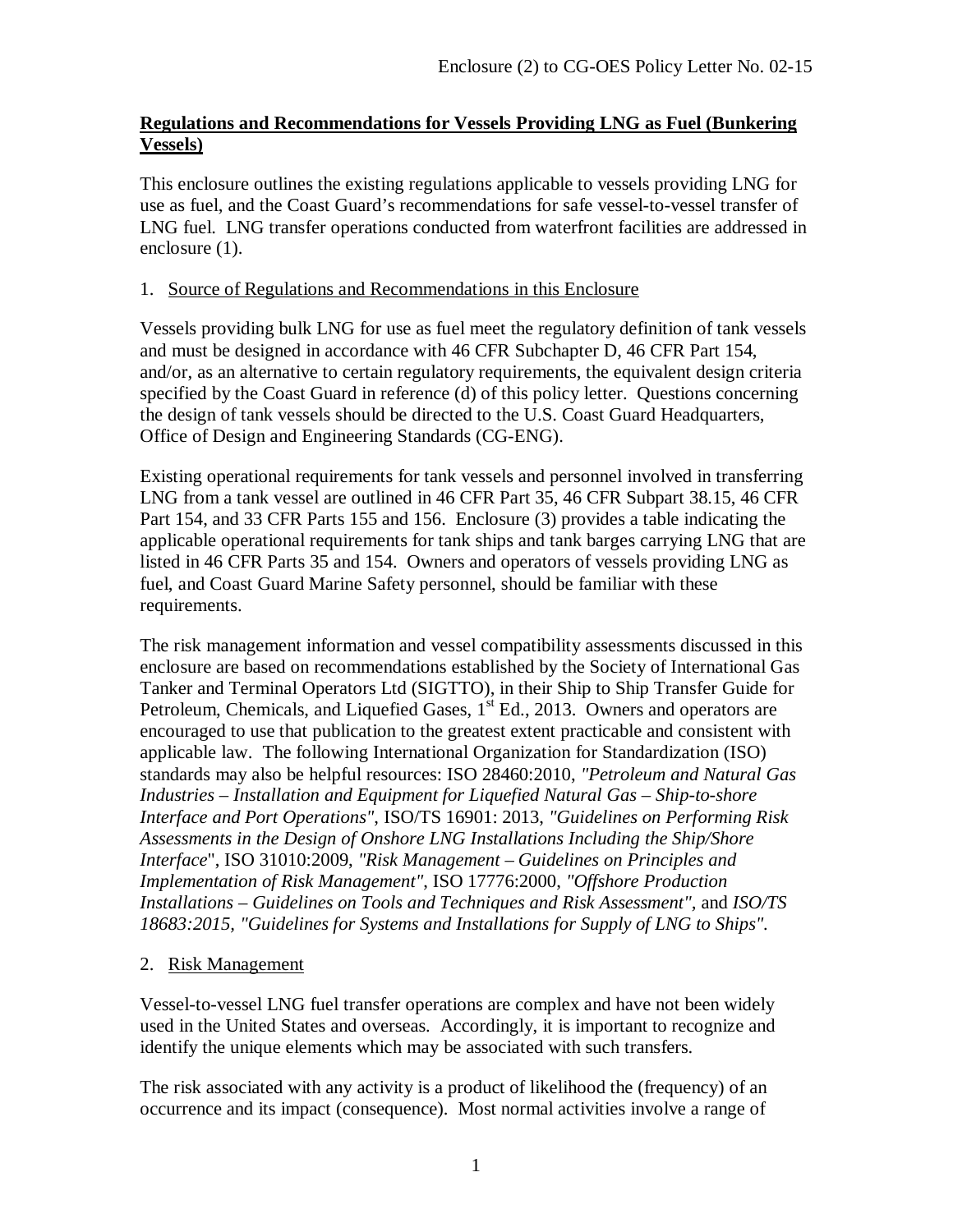potential risks, from frequent, low-impact risks to rare high-impact risks. The consequences resulting from a spill of LNG during a vessel-to-vessel transfer operation are potentially serious and effective mitigation measures should be put in place by the facility operator to reduce the likelihood of such an event occurring.

Owners and operators of vessels intending to conduct vessel-to-vessel transfers of LNG fuel should contact Commandant, U.S. Coast Guard Headquarters, Office of Operating and Environmental Standards, (CG-OES) for evaluation of the proposed operation on a case-by-case basis.

#### 3. Vessel Compatibility Assessment

Vessel compatibility assessments should be conducted by facility owners to confirm the suitability of vessels participating in LNG fuel transfer operations. At minimum, vessel compatibility assessments should evaluate the following:

> Vessel characteristics Manifold arrangements Cargo handling equipment Mooring arrangements Parallel mid-body and fendering arrangements Gas-safe areas Personnel transfer Emergency Shutdown Device (ESD) and communication systems Contingency planning and emergency procedures Temperatures and pressure conditions in both vessels Cargo transfer and ballast plans Vapor management capacity of each vessel Purging and inerting capability

4. Transfer Operations

a. Person In Charge (PIC) and Persons on Duty: As outlined in 46 CFR 35.35-1 and 46 CFR 154.1831, there must be enough Tankerman-PICs or restricted Tankerman-PICs and Tankerman-Assistants, authorized for LNG, on duty to safely conduct an LNG transfer. Additionally, each transfer of LNG, cool-down, warm-up, gas-free or air-out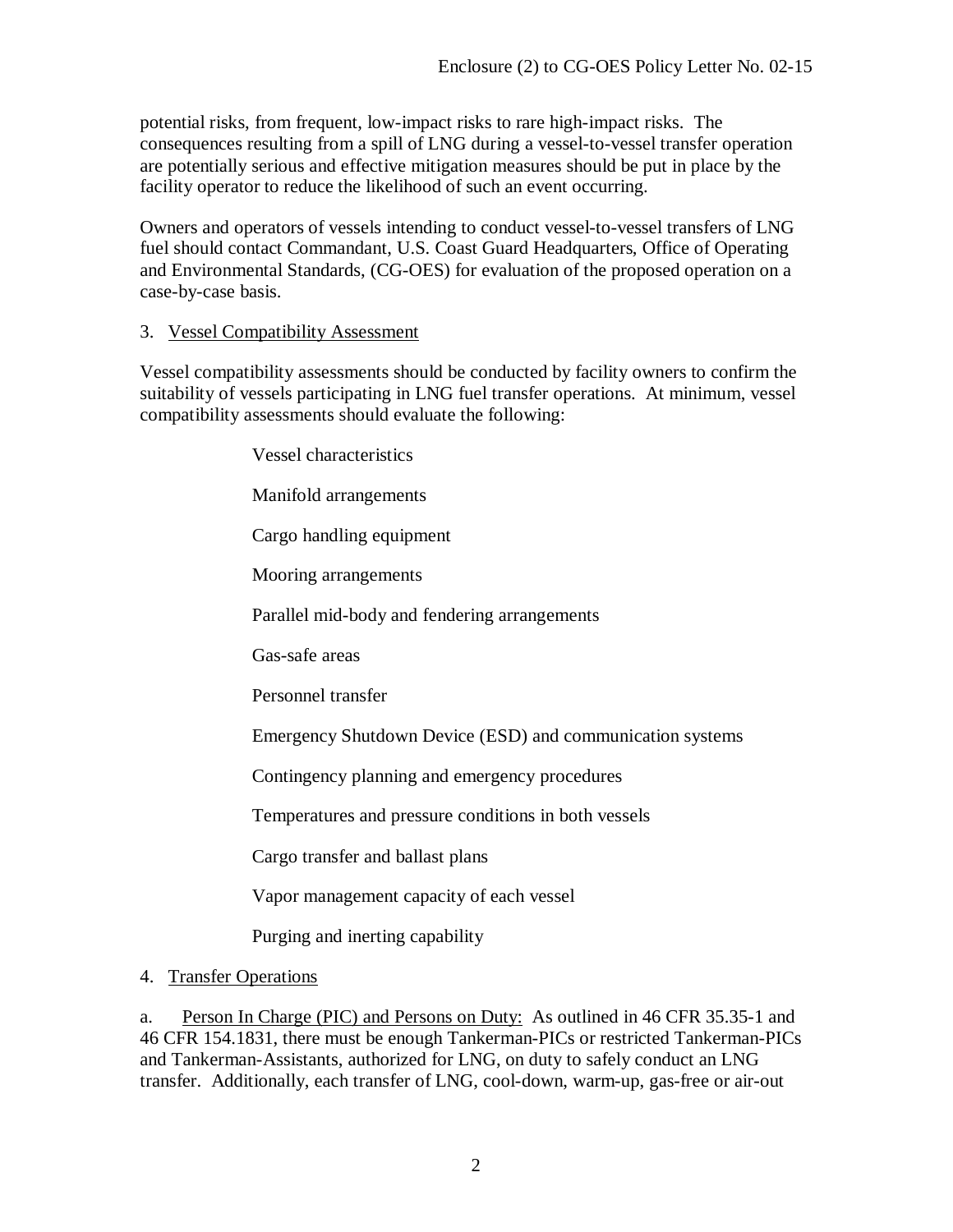must be supervised by a person designated as a PIC by name or position as outlined in 33 CFR 155.700.

b. Qualifications of PIC: Each operator or agent of the vessel, or the person who arranges or hires a person to be in charge of the LNG transfer must ensure that the PIC meets the qualifications listed in 33 CFR 155.710 for the type of vessel from which the transfer will occur.

c. Limitations of PIC: As outlined in 33 CFR 156.115, no person may serve as the PIC in charge of more than one transfer point (vessel or facility) unless authorized by the Coast Guard Captain of the Port (COTP).

d. Transfer Procedures: The operator of a vessel transferring LNG for use as fuel must provide transfer procedures that meet the requirements of 33 CFR 155.720 through 155.760 and 33 CFR Part 156. In accordance with 33 CFR 155.740, the transfer procedures must be available for inspection by the COTP whenever the vessel is in operation, legibly printed in a language understood by personnel involved in the transfer, and permanently posted or available where they can be seen and used by personnel engaged in the transfer.

e. Content of Transfer Procedures: To the extent that they apply, the items listed in 33 CFR 155.750 must be included in the vessel's transfer procedures. Recognizing that the transfer procedures outlined in the regulations were not developed specifically with LNG transfer operations in mind, operators are encouraged to augment the procedures with information that is specific to their intended operation. Guidance provided by SIGTTO and/or the Swedish Marine Technology Forum (SMTF) concerning LNG ship-to-ship bunkering operations should be reviewed and considered when developing LNG transfer procedures. Guidance provided by these organizations may help encourage certain best practices and can help ensure that proper actions are taken by personnel involved in LNG transfer operations. Owners and operators of vessels intending to conduct LNG transfer operations are encouraged to review and incorporate the guidance they provide into their transfer procedures. The SMTF ship-to-ship bunkering procedure document can be viewed on the World Wide Web at the link below.

[http://www.smtf.se/fileadmin/documents/LNG02\\_projektrapport\\_appendix\\_www.pdf](http://www.smtf.se/fileadmin/documents/LNG02_projektrapport_appendix_www.pdf)

Information available from SIGTTO may be viewed at the following link:

# <http://www.sigtto.org/Publications/Publications-and-downloads>

Due to the variation and complexity of LNG fuel transfer systems that can exist aboard vessels using LNG as fuel, operators of vessels supplying LNG should develop LNG transfer procedures that are specific to each vessel they intend to service. Operators of both vessels (supplier and end user) should work together to ensure that the transfer procedures are aligned, equipment is in place and actions of personnel involved in the transfer are clearly understood. Meetings, walk throughs, and dry transfer drills are encouraged and should be conducted well in advance of the first liquid cargo transfer.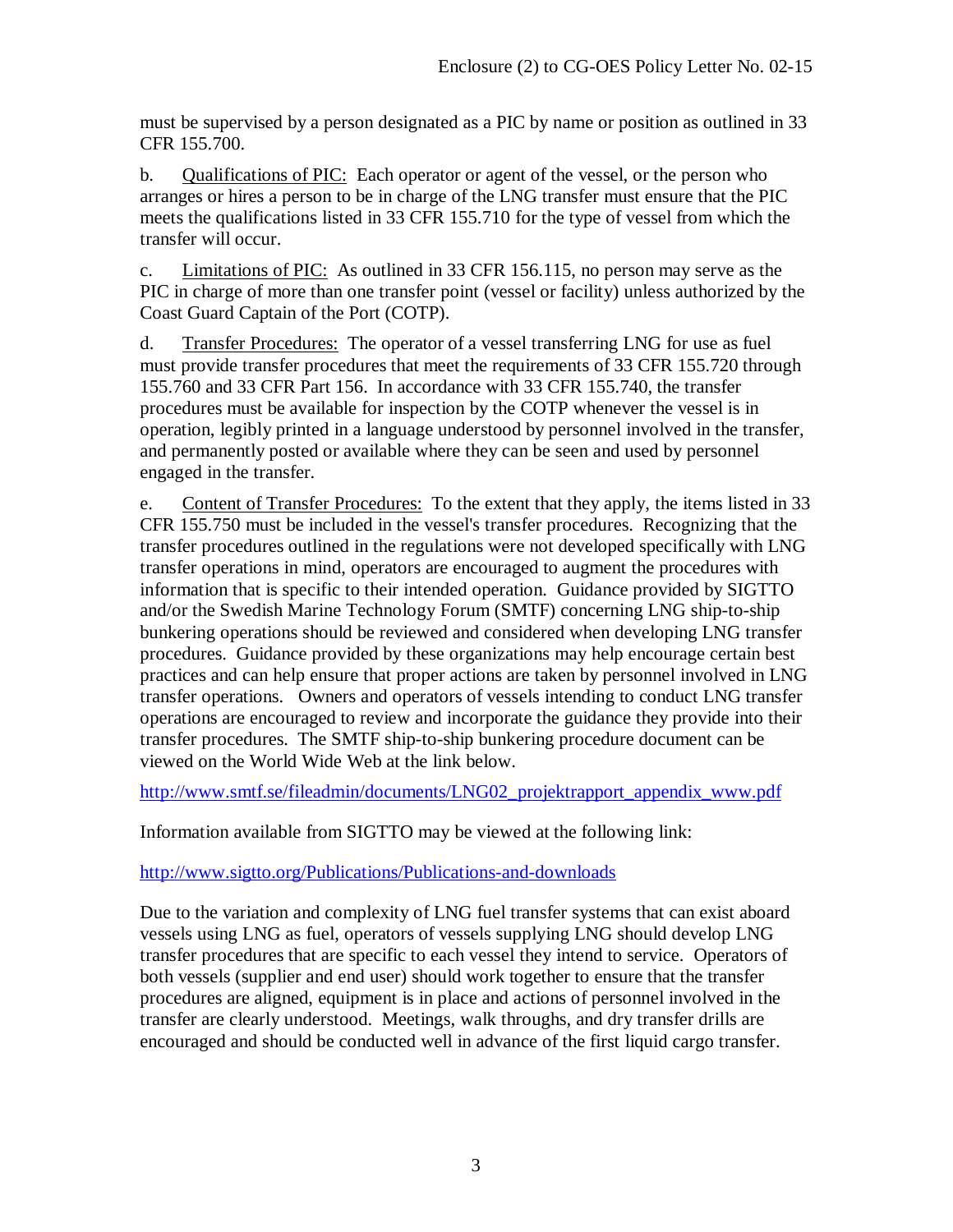LNG transfer drills should be conducted at regular intervals (e.g. quarterly) and incorporated into the vessel's drills and training program to ensure that a safe transfer can be conducted by all personnel involved in the transfer.

f. Advance notice of transfer: No person should conduct a transfer operation involving LNG without providing advance notice to the local COTP. The operator of a vessel intending to provide LNG as fuel to a vessel in a vessel-to-vessel transfer operation should notify the COTP as to the time and place of the transfer operation at least 4 hours before it begins. A COTP may impose such requirements in accordance with 33 CFR 156.118.

g. Requirements for transfer: A transfer is considered to begin when the person in charge of the transferring vessel or facility and the person in charge on the receiving facility or vessel first meet to begin completing the declaration of inspection, required by 33 CFR 156.150. No person shall conduct an LNG transfer operation unless the applicable requirements of 33 CFR 156.120 are met.

h. Conduct before a LNG Fuel Transfer: Before transferring LNG to a vessel for use as fuel, the person in charge of transferring LNG should:

- (1) Inspect the accessible portions of the transfer piping system and equipment to be used during the transfer and ensure that any worn or inoperable parts are replaced;
- (2) Review and agree with the person in charge of receiving LNG as to:
	- (i) The sequence of transfer operations;
	- (ii) The transfer rate;
	- (iii) The duties, location, and watches of each person assigned for transfer operations;
	- (iv) Emergency procedures; and
	- (v) For each of the tanks to which LNG will be transferred, note the pressure, temperature, and volume to ensure that they are safe for transfer to the vessel's tanks and piping systems;
- (3) Ensure that transfer connections allow the vessel to move to the limits of its moorings without placing strain on the loading arm or transfer piping system;
- (4) Ensure that each part of the transfer system is aligned to allow the flow of LNG to the desired location;
- (5) Ensure that the LNG fuel transfer piping and hose connections are tight and free of any leaks prior to the transfer of LNG. This may be accomplished by pressurizing the system with an inert gas or other means;
- (6) Ensure that warning signs are displayed;
- (7) Eliminate all ignition sources in the transfer area;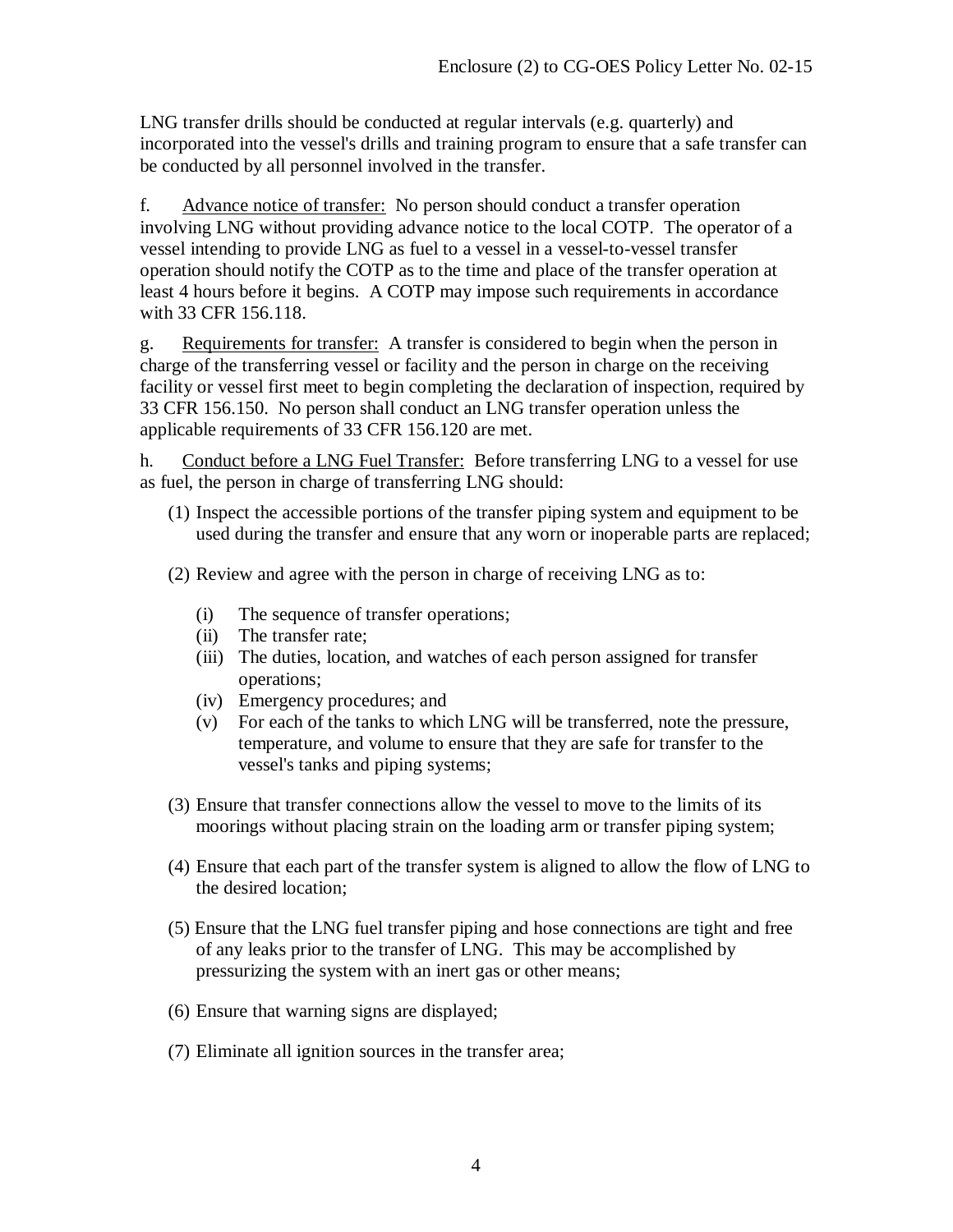- (8) Ensure that personnel are on duty in accordance with the LNG fuel transfer system operations manual;
- (9) Ensure firefighting equipment is ready for use; and
- (10) Test the following to determine that they are operable:
	- (i) The sensing and alarm systems;
	- (ii) The emergency shutdown system; and
	- (iii) The communication systems.

i. Conduct during a LNG Fuel Transfer: During the LNG fuel transfer operation, the person in charge of transferring LNG should:

- (1) Be in continuous communication with the person in charge of receiving LNG on the vessel;
- (2) Ensure that an inspection of the transfer piping and equipment for leaks, defects, and other symptoms of safety and operational problems is conducted at regular intervals during transfer; and
- (3) Ensure that the transfer operations are discontinued before electrical storms or upon notification of any contingency identified in the emergency manual.

j. Conduct after a LNG Fuel Transfer: After a LNG fuel transfer, the person in charge of transferring LNG should ensure that the hoses, manifold, and piping used during the transfer operation are:

(1) Properly drained and inerted to ensure natural gas levels are below the lower flammability level prior to disconnecting;

(2) Free of residual LNG; and

(3) Securely blanked.

k. Job aides: In an attempt to establish global standards for the procedures associated with LNG bunkering operations, several industry organizations have developed or are developing job aides that owners and operators of vessels providing LNG as fuel may find useful. Names and links to some of the organizations and the information they provide are listed below:

- (1) World Ports Climate Initiative (WPCI); http://www.lngbunkering.org/
- (2) Society of Inrenational Gas Tanker and Terminal Operators (SIGTTO); [http://www.sigtto.org/publications/publications-and-downloads;](http://www.sigtto.org/publications/publications-and-downloads) and
- (3) International Organization for Standardization. <http://www.iso.org/iso/home.html>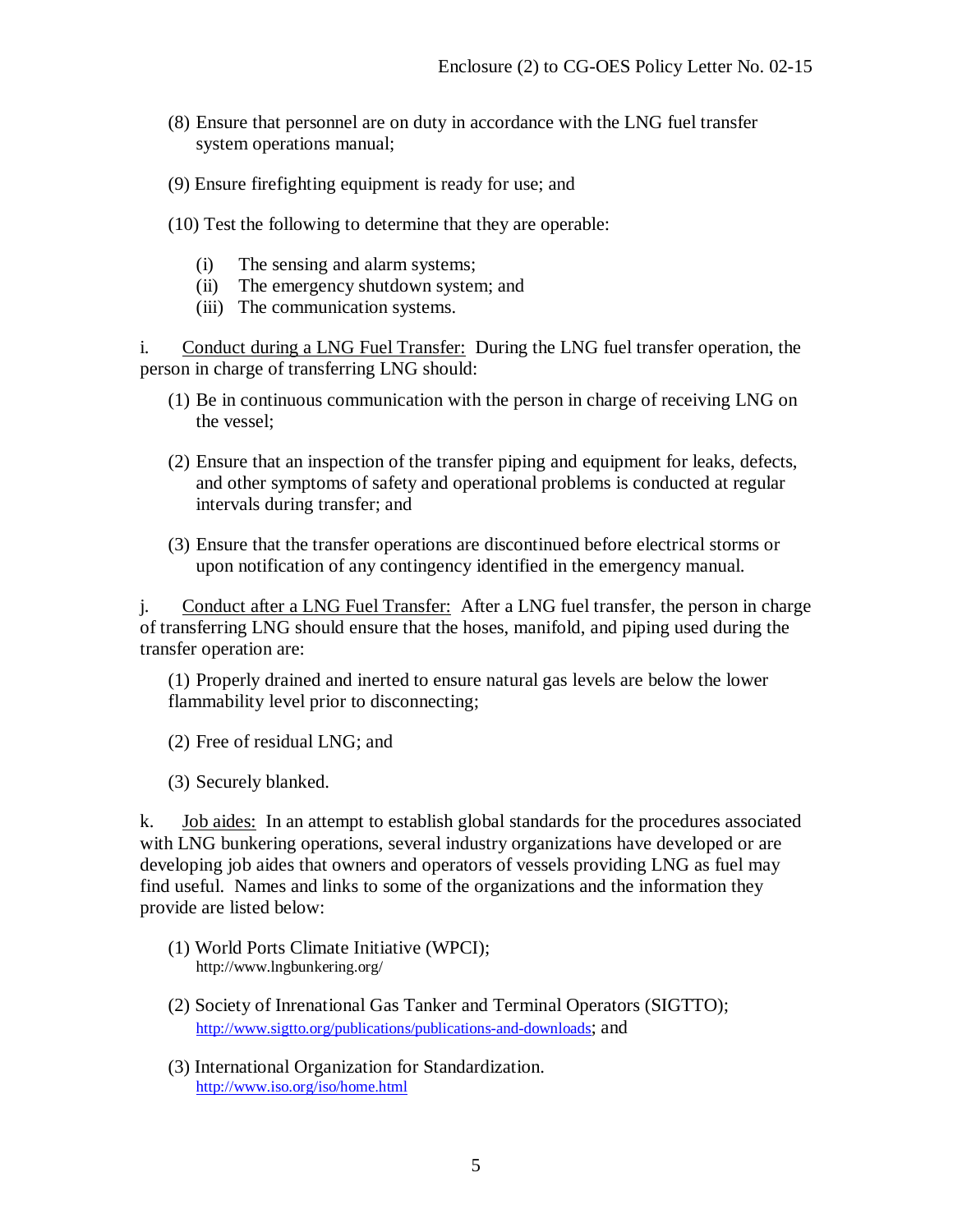Owners and operators of vessels intending to bunker LNG are encouraged to become familiar with available industry standards and guidelines. Standards and Guidelines for Natural Gas Fueled Ships, produced by the LNG Ship Fuel Advisory Group and published on its behalf by SIGTTO and the Society for Gas as a Marine Fuel (SGMF) provides a comprehensive listing of the standards and guidelines that are currently available. The list may be viewed at the following web address:

<http://www.sgmf.info/media/5637/standards-guidelines-natural-gas-fuelled-v5k1.pdf>

5. Equipment

a. Firefighting Equipment: Vessels providing LNG as fuel should be outfitted with firefighting equipment capable of effectively handling an incident involving LNG. In evaluating the risks and hazards for a particular operation, owners and operators should identify the firefighting equipment required. Where firefighting equipment is not specified by regulations, or where it is considered ineffective based on the regulations specified, owners and operators should consider providing equipment that will reduce the risk and potential for a fire to occur, and, if one were to occur, will ensure appropriate first response assets are available to provide for an appropriate response to such an event. A beneficial source of information related to the management of liquefied gas fire hazards, including liquefied gas fire prevention and fire fighting, is SIGTTO's publication, "*Liquefied Gas Fire Hazard Management, (2004).*"

b. Emergency Shutdown: As outlined in 46 CFR 154.1866, cargo transfer hose connections should comply with the requirements outlined in 46 CFR 154.538 and all machinery associated with cargo loading, unloading, or cooling should be capable of being shut down from a remote location. An emergency shutdown system should be provided for the LNG fuel transfer system at each transfer control location. The system should be capable of manual, remote, and automatic operation of the shutdown valve required in International Maritime Organization (IMO) Resolution MSC.285(86), Section 2.9.2.2, and may be integrated with the safety systems described in 46 CFR 62.35-50.

The remotely operated valve should shutdown upon:

- (1) Manual activation of the emergency shutdown system from the transfer control location; and
- (2) Automatic activation by the vessel's:
	- (i) Gas detection system;
	- (ii) Fire detection system; and
	- (iii) High fuel tank level detection system.

c. LNG Fuel Transfer Hoses: LNG fuel transfer hoses stored on the vessel for the purpose of transferring LNG should meet the requirements of 46 CFR 154.551.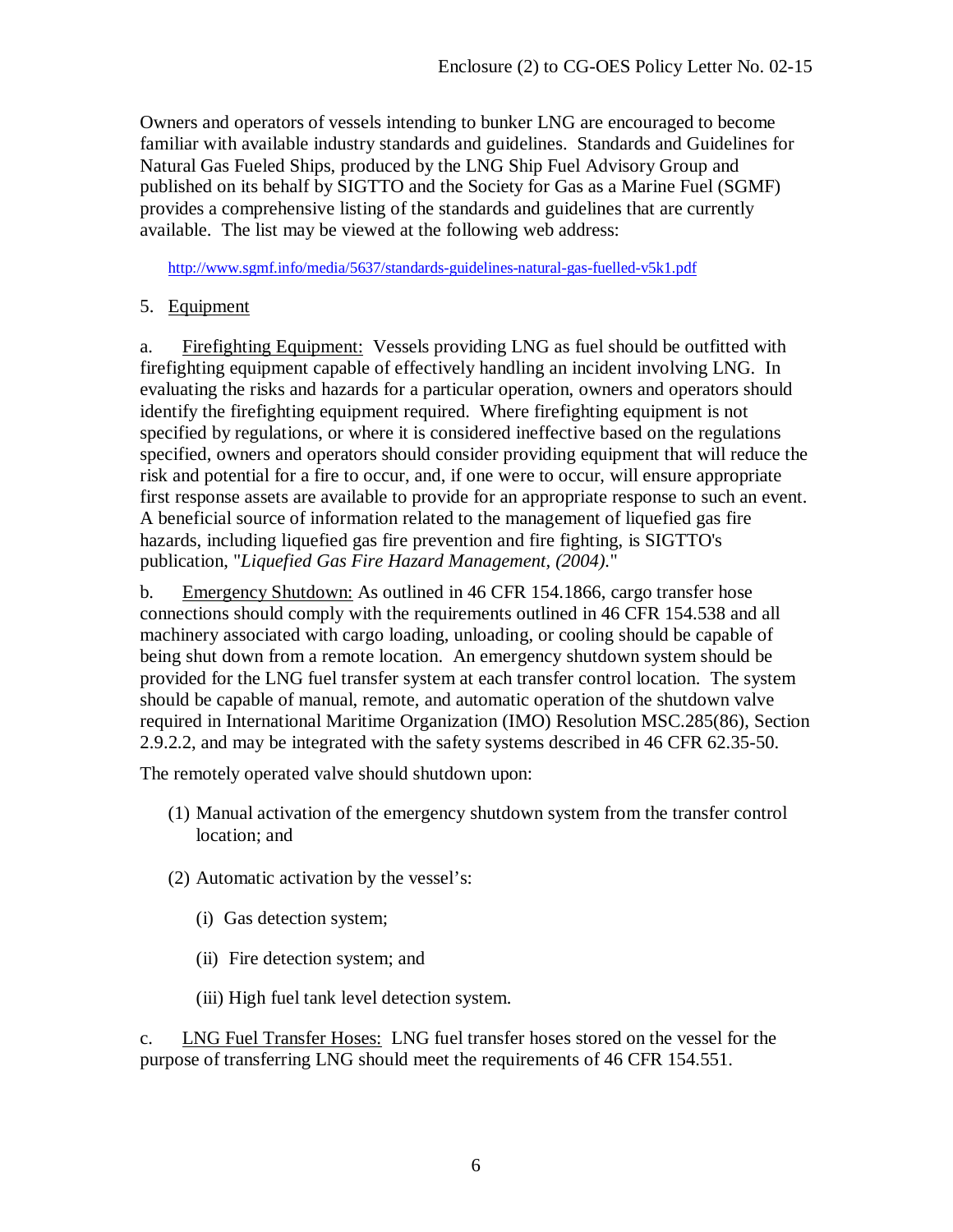Transfer hose connections should include provisions to prevent electrical flow during connection or disconnection of the transfer hose string through the hose string or the loading arm. This can be accomplished by the insertion of one short length of nonconducting hose without internal bonding in each hose string, or installation of an insulating flange.

Note: Each transfer hose string should contain only one electrically discontinuous length of hose or insulating flange, to prevent electrostatic build-up in the hose string.

d. LNG Bunkering Manifold: The LNG bunkering manifold should be designed to withstand the external loads during bunkering. The connections at the bunkering station should be of a dry-disconnect type equipped with additional safety dry break-away coupling/self-sealing quick release. Questions concerning the design of LNG bunkering stations should be directed to the U.S. Coast Guard, Headquarters, Office of Design and Engineering Standards, Commandant (CG-ENG).

e. Radio and Communication Equipment: Radio and communication equipment should meet the following specifications:

- (1) Radio and communication equipment with antennas located where flammable gas may accumulate should be secured prior to transfer;
- (2) Portable radio devices for use during the LNG fuel transfer operations should be tested and listed or certified intrinsically safe (UL 913 or IEC 60079-11, Ex "ia") by an independent laboratory accepted by the Commandant under 46 CFR part 159;
- (3) Portable electronic devices such as mobile phones, cameras, and other devices using batteries should not be allowed in hazardous areas unless they are listed or certified intrinsically safe (UL 913 or IEC 60079-11, Ex "ia") by an independent laboratory accepted by the Commandant under 46 CFR part 159; and
- (4) Antennas of radio and communication equipment should be located in nonhazardous locations when possible. The antenna location should not pose an obstruction to helicopter landing areas, platform cranes, or other unit operations and antenna feed lines should be protected from possible physical damage.

f. Deck Lighting: A vessel engaged in transfer operations between sunset and sunrise should have deck lighting that illuminates the transfer area, and is suitable for service in the intended location including meeting any applicable hazardous area equipment requirements. Lighting should be located or shielded so as not to mislead or otherwise interfere with navigation on the adjacent waterways. Lighting should adequately illuminate:

(1) Each transfer operation's work area and each transfer connection point in use on the vessel; and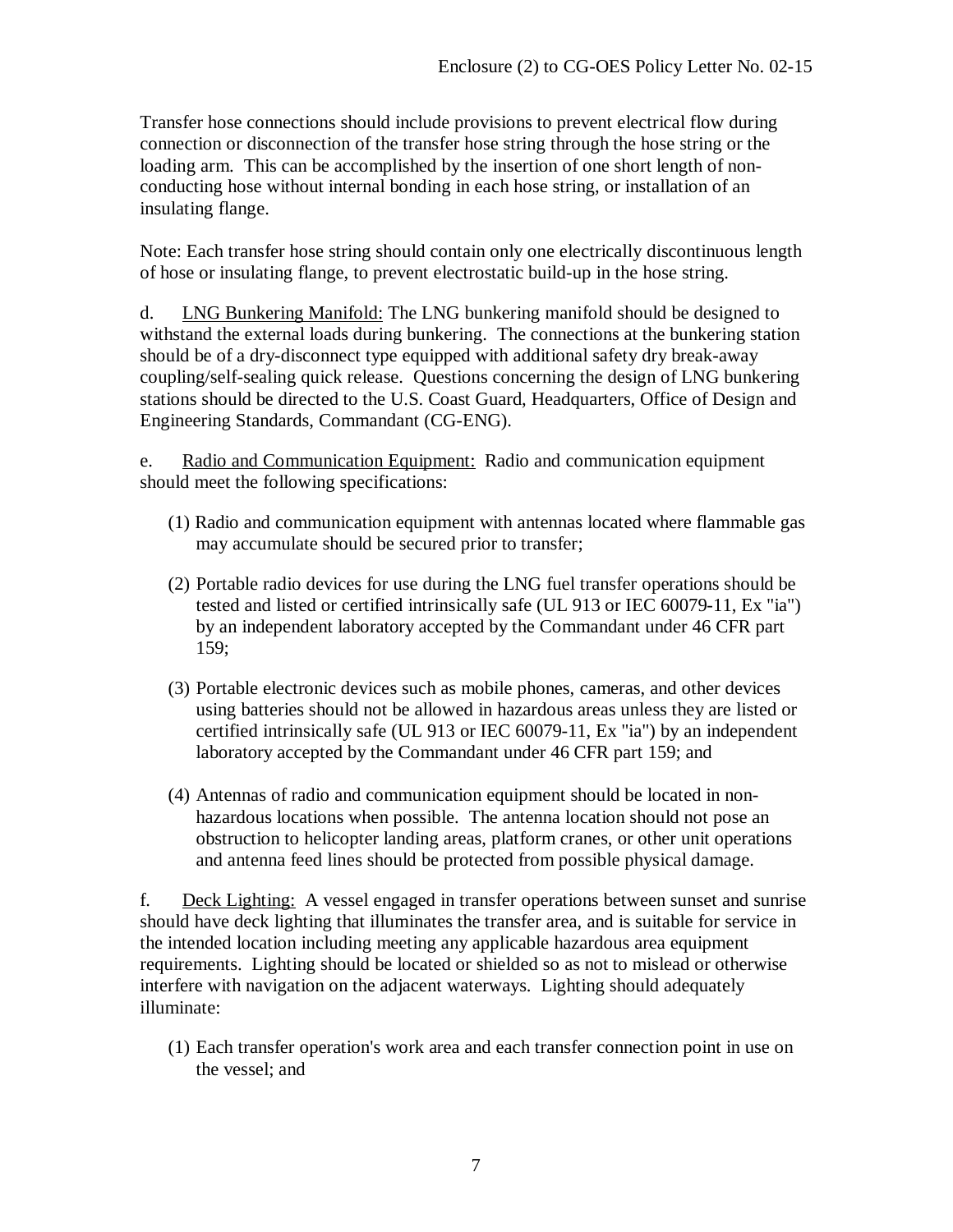(2) Each transfer operation's work area and each transfer connection point in use in the transfer system transferring to the vessel.

Where the illumination is apparently inadequate, the OCMI/COTP may require verification by instrument of the levels of illumination. On a horizontal plane 3 feet above the deck the illumination should measure at least 5.0 foot-candles at transfer connection points; and 1.0 foot-candle in transfer operations work areas.

g. Personnel Protection: Each owner or operator of a vessel transferring LNG should provide personal protective equipment to protect personnel involved with LNG handling and transfer operations from exposure to fire and cryogenic liquid. The following personal protective equipment should be provided in a place where it is readily available to personnel:

- (1) Gloves;
- (2) Full face shields;
- (3) Fit-for-purpose clothing;

(4) Protective footwear such as leather, steel-toed work boots (no canvas sneakers should be worn during LNG fuel transfer operations); and

(5) Hard hats.

h. Portable Gas Detectors: Owners and operators of vessels transferring LNG should ensure that two portable gas detectors capable of measuring 0-100% of the lower flammable limit of methane are readily available for use by personnel engaged in LNG fuel transfer operations.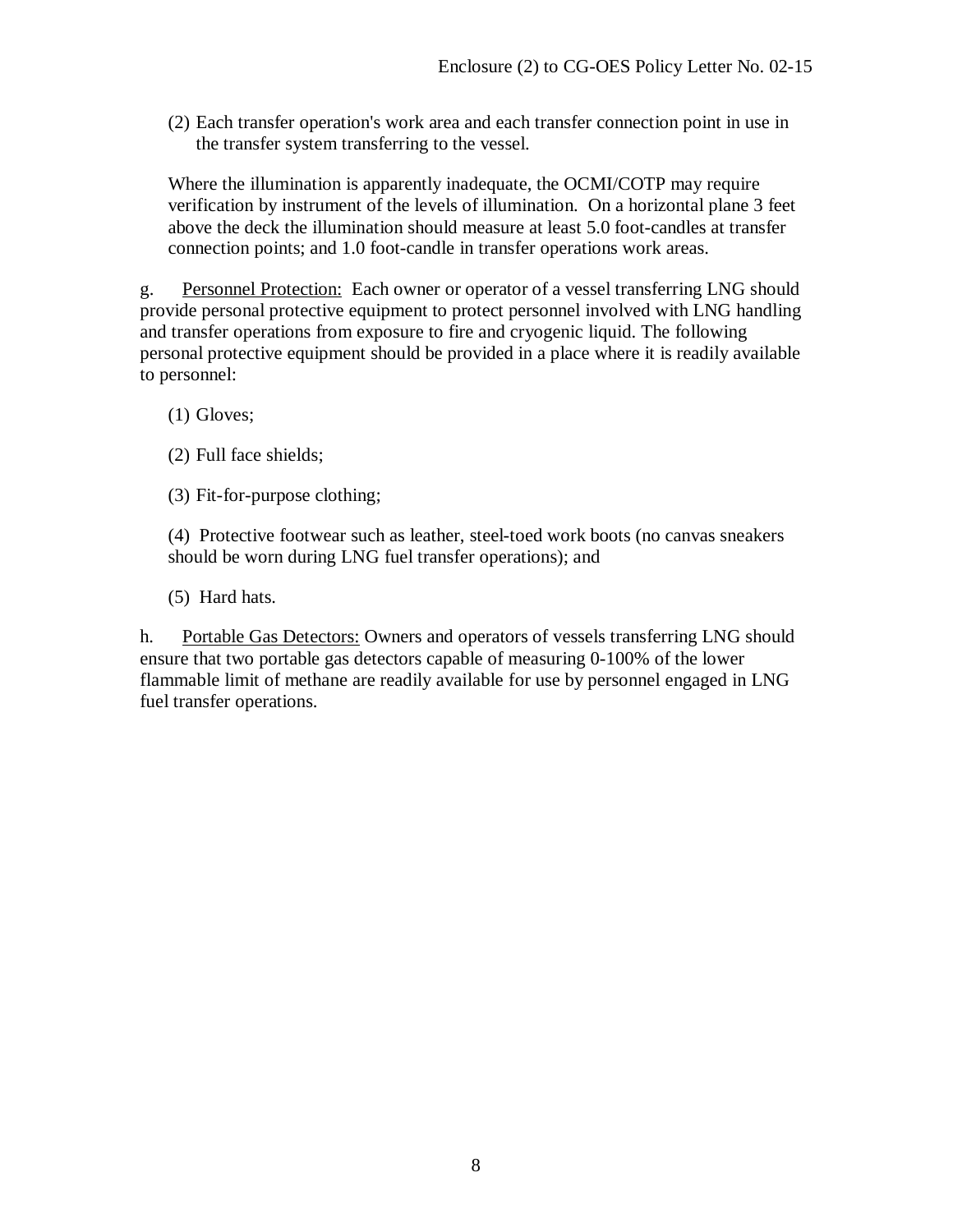$\overline{\phantom{0}}$ 

# **Operational Requirements Found in 46 CFR Parts 35 and 154**

| 46 CFR PART 35—OPERATIONS (TS = Tank Ships TB = Tank Barges)                              |                         |                |
|-------------------------------------------------------------------------------------------|-------------------------|----------------|
| <b>Subpart 35.01—General Provisions; Special Operating Requirements</b>                   | <b>TS</b>               | TB             |
| § 35.01-1 Inspection and testing required when making alterations, repairs, or other such |                         |                |
| operations involving riveting, welding, burning, or like fire-producing actions           | X                       | X              |
| § 35.01-5 Sanitary condition and crew quarters                                            | $\overline{X}$          |                |
| § 35.01-10 Shipping papers                                                                | $\overline{\text{X}}$   | X              |
| § 35.01-15 Carriage of persons other than crew                                            | $\overline{\text{X}}$   | X              |
| $§$ 35.01-25 Sacrificial anode installations                                              | $\overline{\text{X}}$   | $\mathbf X$    |
| § 35.01-35 Repairs and alterations to firefighting equipment                              | $\overline{X}$          | $\mathbf X$    |
| § 35.01-45 Open hopper type barges                                                        |                         | X              |
| § 35.01-50 Special operating requirements for tank barges carrying certain dangerous bulk |                         |                |
| cargoes                                                                                   |                         | X              |
| § 35.01-55 Pilot boarding operation.                                                      | X                       |                |
| $§$ 35.01-60 Person excluded.                                                             | $\overline{X}$          |                |
| <b>Subpart 35.03-Work Vests</b>                                                           | <b>TS</b>               | TB             |
| $§$ 35.03-1 Application                                                                   | $\overline{\text{X}}$   | X              |
| § 35.03-5 Approved types of work vests                                                    | $\overline{\text{X}}$   | X              |
| $$35.03-10$ Use                                                                           | $\overline{\text{X}}$   | X              |
| § 35.03-15 Shipboard stowage                                                              | $\overline{\text{X}}$   | X              |
| § 35.03-20 Shipboard inspections                                                          | $\overline{\text{X}}$   | X              |
| § 35.03-25 Additional requirements for hybrid work vests.                                 | $\overline{X}$          | $\overline{X}$ |
| <b>Subpart 35.05-Officers and Crews</b>                                                   | <b>TS</b>               | TB             |
| § 35.05-15 Tank vessel security                                                           | $\overline{\text{X}}$   | $\mathbf X$    |
| § 35.05-20 Physical condition of crew                                                     | $\overline{X}$          | $\mathbf X$    |
| § 35.05-25 Illness, alcohol, drugs                                                        | $\overline{X}$          | $\overline{X}$ |
| <b>Subpart 35.07-Logbook Entries</b>                                                      | <b>TS</b>               | TB             |
| $$35.07-1$ Application                                                                    | $\overline{\text{X}}$   | X              |
| § 35.07-5 Logbooks and records                                                            | X                       | X              |
| § 35.07-5 Logbooks and records                                                            | $\overline{\mathbf{X}}$ | $\mathbf X$    |
| <b>Subpart 35.08-Stability Information</b>                                                | <b>TS</b>               | TB             |
| § 35.08-1 Posting of stability letter.                                                    | $\overline{\mathbf{X}}$ | $\overline{X}$ |
| <b>Subpart 35.10-Fire and Emergency Requirements</b>                                      | <b>TS</b>               | TB             |
| § 35.10-1 Emergency training, musters, and drills                                         | $\overline{\text{X}}$   |                |
| § 35.10-3 Display of plans                                                                | $\overline{X}$          | $\mathbf X$    |
| § 35.10-5 Muster lists, emergency signals, and manning                                    | $\overline{X}$          |                |
| § 35.10-15 Emergency lighting and power systems                                           | $\overline{X}$          |                |
| Subpart 35.15-Notice and Reporting of Casualty and Voyage Records                         | <b>TS</b>               | TB             |
| § 35.15-1 Notice and reporting of casualty and voyage records                             | $\mathbf X$             | $\mathbf X$    |
| <b>Subpart 35.20-Navigation</b>                                                           | <b>TS</b>               | TB             |
| § 35.20-1 Notice to mariners; aids to navigation                                          | $\overline{\text{X}}$   |                |
| § 35.20-5 Draft of tankships                                                              | $\overline{X}$          |                |
| § 35.20-7 Verification of vessel compliance with applicable stability requirements        | $\overline{X}$          | X              |
| § 35.20-10 Steering gear test                                                             | $\overline{X}$          |                |
| § 35.20-20 Master's and officer's responsibility                                          | $\overline{X}$          | X              |
| § 35.20-30 Flashing the rays of a searchlight or other blinding light                     | $\overline{\text{X}}$   |                |
| § 35.20-35 Whistling                                                                      | $\overline{\text{X}}$   |                |
| § 35.20-40 Maneuvering characteristics                                                    | $\overline{\text{X}}$   |                |
| § 35.20-45 Use of Auto Pilot                                                              | $\mathbf X$             |                |
|                                                                                           |                         |                |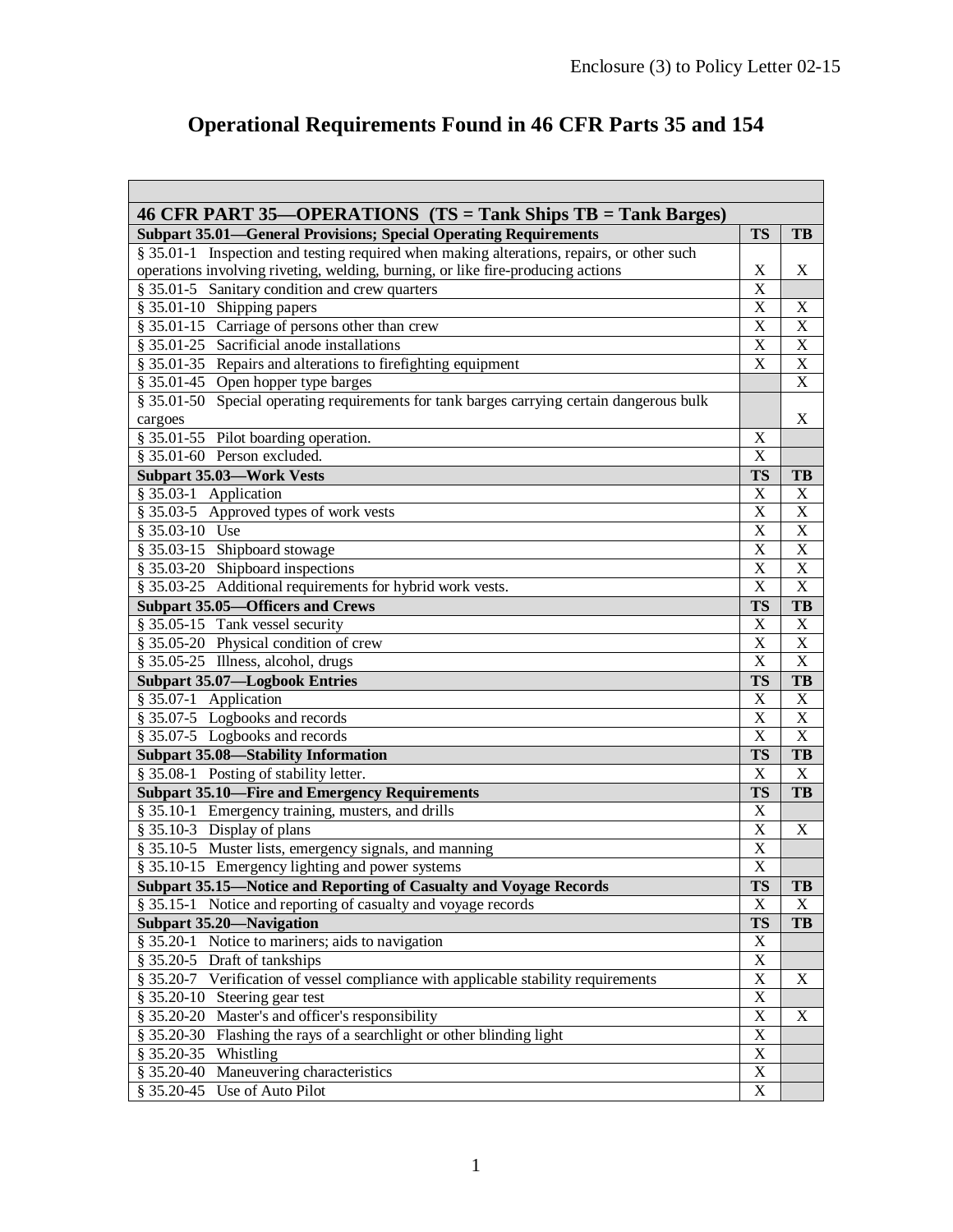| 46 CFR PART 35—OPERATIONS (TS = Tank Ships TB = Tank Barges)                               |                       |                |  |  |
|--------------------------------------------------------------------------------------------|-----------------------|----------------|--|--|
| <b>Subpart 35.25—Engine Department</b>                                                     | <b>TS</b>             | TB             |  |  |
| § 35.25-1 Examination of boilers and machinery by engineer                                 | X                     |                |  |  |
| § 35.25-10 Requirements for fuel oil                                                       | $\overline{\text{X}}$ |                |  |  |
| <b>Subpart 35.30-General Safety Rules</b>                                                  | <b>TS</b>             | TB             |  |  |
| § 35.30-1 Warning signals and signs                                                        | X                     | X              |  |  |
| § 35.30-5 Fires, matches, and smoking                                                      | X                     | $\mathbf X$    |  |  |
| § 35.30-10 Cargo tank hatches, ullage holes, and Butterworth plates                        | X                     | X              |  |  |
| § 35.30-15 Combustible gas indicator                                                       | X                     | X              |  |  |
| § 35.30-20 Emergency equipment                                                             | X                     | $\mathbf X$    |  |  |
| § 35.30-25 Explosives                                                                      | $\overline{\text{X}}$ | $\mathbf X$    |  |  |
| § 35.30-30 Portable electric equipment                                                     | $\overline{\text{X}}$ | $\overline{X}$ |  |  |
| § 35.30-35 Spark producing devices                                                         | $\overline{\text{X}}$ | $\overline{X}$ |  |  |
| § 35.30-40 Flammable liquid and gas fuels as ship's stores                                 | $\overline{\text{X}}$ | $\overline{X}$ |  |  |
| <b>Subpart 35.35-Cargo Handling</b>                                                        | <b>TS</b>             | TB             |  |  |
| § 35.35-1 Persons on duty                                                                  | X                     | X              |  |  |
| § 35.35-5 Electric bonding                                                                 | X                     | $\mathbf X$    |  |  |
| § 35.35-10 Closing of freeing-ports, scuppers, and sea valves                              | $\overline{\text{X}}$ | $\mathbf X$    |  |  |
| § 35.35-15 Connecting for cargo transfer                                                   | $\overline{\text{X}}$ | $\mathbf X$    |  |  |
| § 35.35-20 Inspection before transfer of cargo                                             | $\overline{\text{X}}$ | $\overline{X}$ |  |  |
| § 35.35-25 Approval to start transfer of cargo                                             | $\overline{\text{X}}$ | $\overline{X}$ |  |  |
| § 35.35-30 "Declaration of Inspection" for tank vessels                                    | X                     | $\mathbf X$    |  |  |
| § 35.35-35 Duties of person in charge of transfer                                          | X                     | X              |  |  |
| § 35.35-40 Conditions under which transfer operations shall not be commenced or if started |                       |                |  |  |
| shall be discontinued                                                                      | X                     | X              |  |  |
| § 35.35-42 Restrictions on vessels alongside a tank vessel loading or unloading cargo of   |                       |                |  |  |
| Grade A, B, or C                                                                           | X                     | X              |  |  |
| § 35.35-45 Auxiliary steam, air, or electric current                                       |                       | X              |  |  |
| § 35.35-50 Termination of transfer operations                                              |                       | X              |  |  |
| § 35.35-55 Transfer of other cargo or stores on tank vessels                               | X                     | X              |  |  |
| § 35.35-60 Transportation of other cargo or stores on tank barges                          | X                     | X              |  |  |
| § 35.35-70 Maintenance of cargo handling equipment                                         | X                     | X              |  |  |
| § 35.35-75 Emergencies                                                                     | $\overline{\text{X}}$ | X              |  |  |
| § 35.35-85 Air compressors                                                                 | $\overline{\text{X}}$ | X              |  |  |
| <b>Subpart 35.40—Posting and Marking Requirements</b>                                      | <b>TS</b>             | TB             |  |  |
| § 35.40-1 General alarm contact maker                                                      | X                     | X              |  |  |
| § 35.40-5 General alarm bells                                                              | $\overline{\text{X}}$ | $\mathbf X$    |  |  |
| $§$ 35.40-6 Emergency lights                                                               | X                     | X              |  |  |
| Carbon dioxide and clean agent alarms<br>$$35.40-7$                                        | X                     |                |  |  |
| § 35.40-8 Carbon dioxide warning signs                                                     | X                     |                |  |  |
| § 35.40-10 Steam, foam, carbon dioxide, or clean agent fire smothering apparatus           | $\overline{\text{X}}$ | X              |  |  |
| § 35.40-15 Fire hose stations                                                              | $\overline{\text{X}}$ | X              |  |  |
| § 35.40-17 Foam hose/monitor stations                                                      | $\overline{\text{X}}$ |                |  |  |
| § 35.40-18 Water spray systems                                                             | X                     | X              |  |  |
| § 35.40-20 Emergency equipment                                                             | X                     | X              |  |  |
| § 35.40-25 Fire extinguishers                                                              | X                     | X              |  |  |
| § 35.40-30 Instructions for changing steering gear                                         | X                     | X              |  |  |
| § 35.40-35 Rudder orders                                                                   | X                     | X              |  |  |
| $$35.40-40$<br>Marking and instructions for fire and emergency equipment                   | $\overline{\text{X}}$ | $\mathbf X$    |  |  |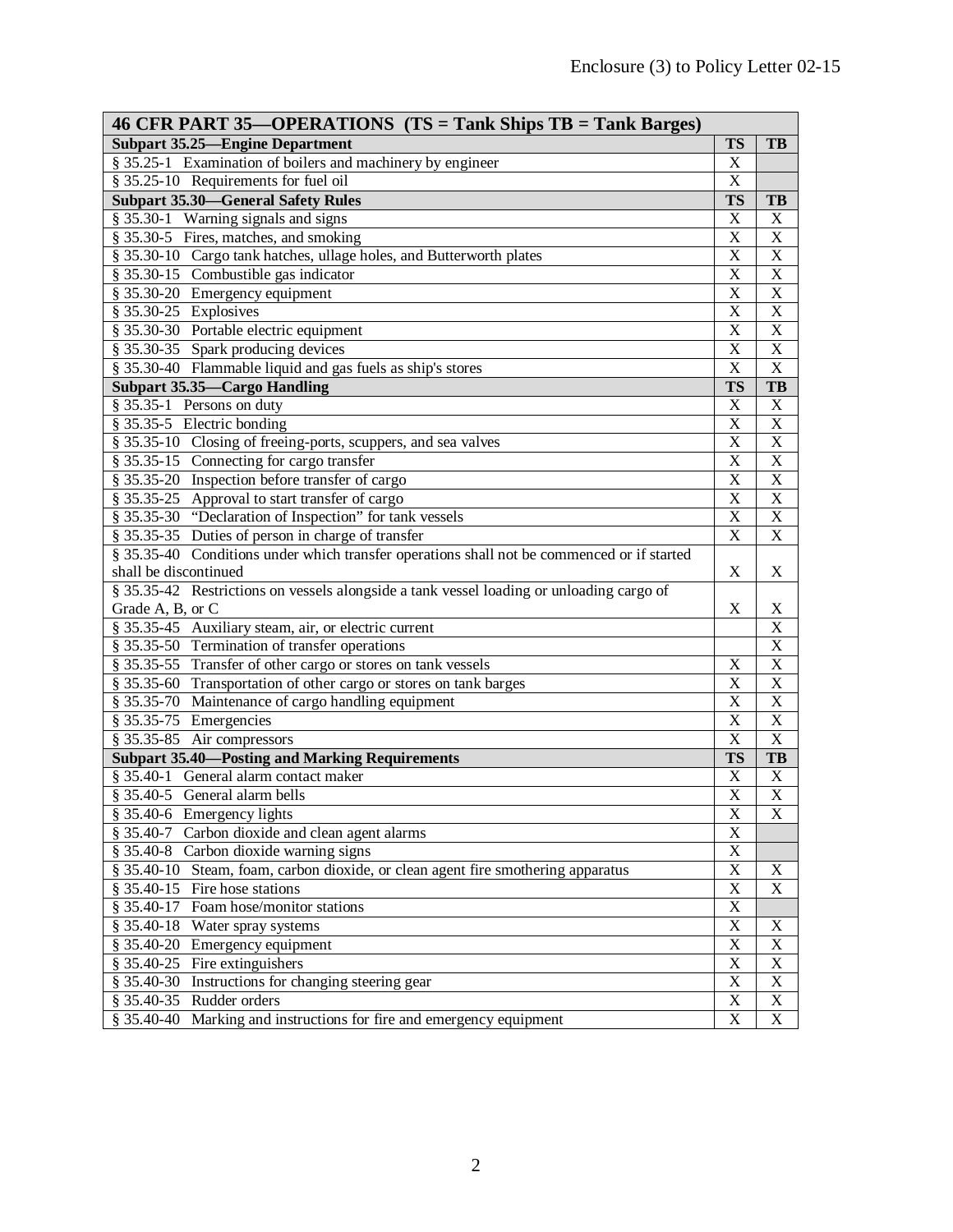| <b>46 CFR PART 154 - SAFETY STANDARDS FOR SELF-PROPELLED VESSELS CARRYING BULK</b><br><b>LIQUEFIED GASES</b> |  |  |  |  |
|--------------------------------------------------------------------------------------------------------------|--|--|--|--|
| <b>Subpart E - Operations</b>                                                                                |  |  |  |  |
| § 154.1800 Special operating requirements under Part 35 of this chapter.                                     |  |  |  |  |
| § 154.1801 Certificates, letters, and endorsements: U.S. flag vessels.                                       |  |  |  |  |
| § 154.1802 Certificates, letters and endorsements: Foreign flag vessels.                                     |  |  |  |  |
| § 154.1803 Expiration of Certificates of Compliance.                                                         |  |  |  |  |
| § 154.1804 Document posted in wheelhouse.                                                                    |  |  |  |  |
| § 154.1806 Regulations on board.                                                                             |  |  |  |  |
| § 154.1808 Limitations in the endorsement.                                                                   |  |  |  |  |
| § 154.1809 Loading and stability manual.                                                                     |  |  |  |  |
| § 154.1810 Cargo manual.                                                                                     |  |  |  |  |
| § 154.1812 Operational information for terminal personnel.                                                   |  |  |  |  |
| § 154.1814 Cargo information cards.                                                                          |  |  |  |  |
| § 154.1816 Cargo location plan.                                                                              |  |  |  |  |
| § 154.1818 Certification of inhibition.                                                                      |  |  |  |  |
| Shipping document.<br>\$154.1820                                                                             |  |  |  |  |
| Shipping document: Copy for transfer terminal.<br>\$154.1822                                                 |  |  |  |  |
| § 154.1824 Obstruction of pumproom ladderways.                                                               |  |  |  |  |
| § 154.1826 Opening of cargo tanks and cargo sampling.                                                        |  |  |  |  |
| § 154.1828 Spaces containing cargo vapor: Entry.                                                             |  |  |  |  |
| § 154.1830 Warning sign.                                                                                     |  |  |  |  |
| § 154.1831 Persons in charge of transferring liquid cargo in bulk or preparing cargo tanks.                  |  |  |  |  |
| § 154.1834 Cargo transfer piping.                                                                            |  |  |  |  |
| § 154.1836 Vapor venting as a means of cargo tank pressure and temperature control.                          |  |  |  |  |
| \$154.1838<br>Discharge by gas pressurization.                                                               |  |  |  |  |
| § 154.1840 Protective clothing.                                                                              |  |  |  |  |
| § 154.1842 Cargo system: Controls and alarms.                                                                |  |  |  |  |
| § 154.1844 Cargo tanks: Filling limits.                                                                      |  |  |  |  |
| § 154.1846 Relief valves: Changing set pressure.                                                             |  |  |  |  |
| § 154.1848 Inerting.                                                                                         |  |  |  |  |
| § 154.1850 Entering cargo handling spaces.                                                                   |  |  |  |  |
| § 154.1852 Air breathing equipment.                                                                          |  |  |  |  |
| $§$ 154.1854 Methane (LNG) as fuel.                                                                          |  |  |  |  |
| § 154.1858 Cargo hose.                                                                                       |  |  |  |  |
| § 154.1860 Integral tanks: Cargo colder than $-10$ °C (14 °F).                                               |  |  |  |  |
| § 154.1862 Posting of speed reduction.                                                                       |  |  |  |  |
| § 154.1864 Vessel speed within speed reduction.                                                              |  |  |  |  |
| Cargo hose connection: Transferring cargo.<br>\$154.1866                                                     |  |  |  |  |
| § 154.1868 Portable blowers in personnel access openings.                                                    |  |  |  |  |
| § 154.1868 Portable blowers in personnel access openings.                                                    |  |  |  |  |
| § 154.1872 Cargo emergency jettisoning.                                                                      |  |  |  |  |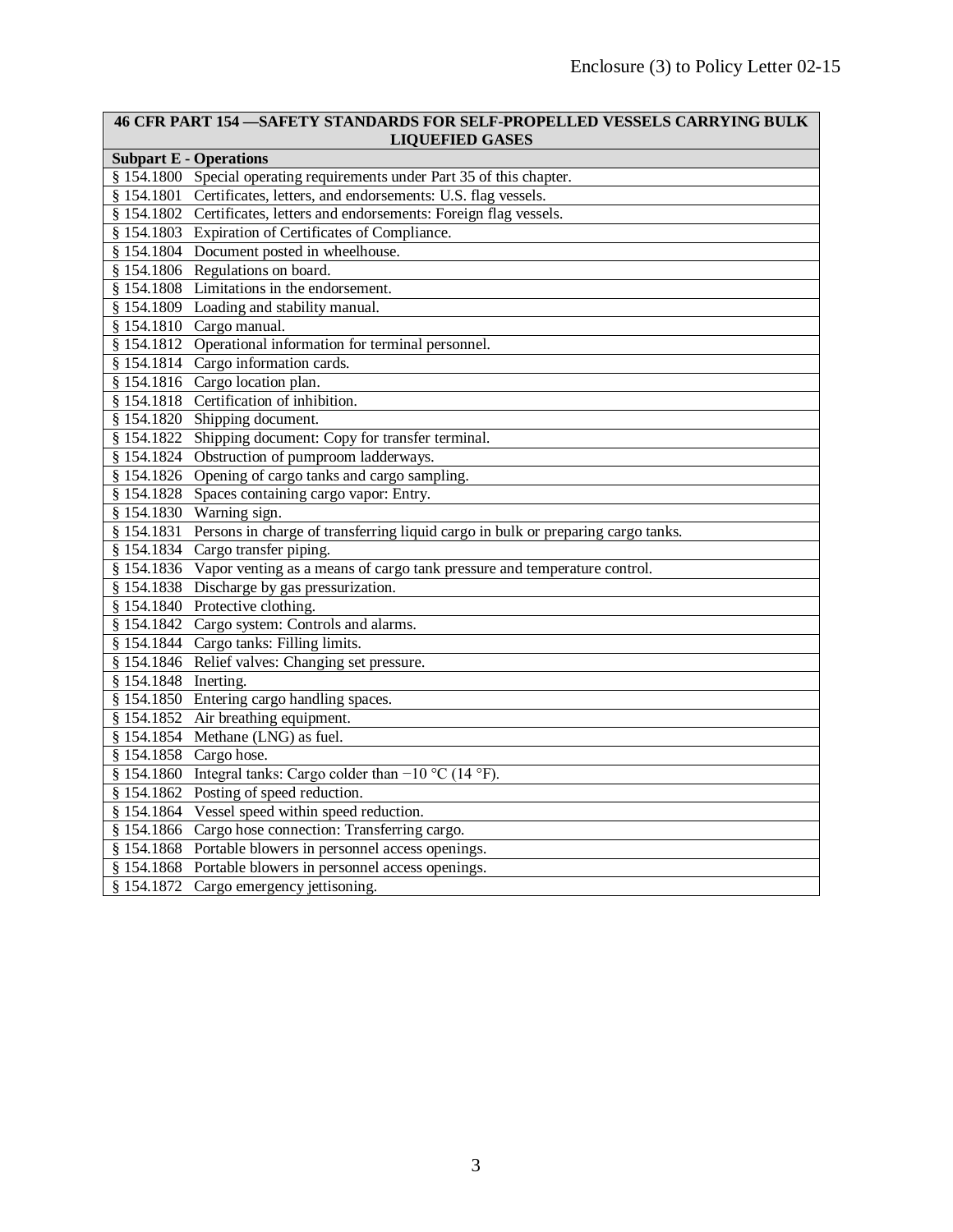## **Table of Alternatives to 33 CFR Part 127 for LNG Fuel Facilities**

In accordance with 33 CFR § 127.017, Captains of the Port (COTP) may allow operators to use alternative procedures, methods, or equipment standards instead of the requirements contained in 33 CFR Part 127. The table below outlines alternatives to the requirements in 33 CFR Part 127 which may be considered in lieu of the requirements in 33 CFR Part 127 for waterfront facilities dedicated only for handling LNG for use as fuel. The list of items identified and discussed below is not binding in anyway and alternatives other than those specified may be considered by the local COTP. COTPs should not approve alternative requests for those requirements in 33 CFR Part 127 that are not listed in the table below, and the requirements should be enforced as written.

| 33 CFR Part 127            | <b>Alternatives</b>                                                        |
|----------------------------|----------------------------------------------------------------------------|
| § 127.003 Incorporation by | Use of the most current edition of standards available to the public may   |
| reference.                 | be allowed in lieu of those incorporated by reference if they can be shown |
|                            | to provide at least the same degree of safety to the edition specified.    |
|                            | Coast Guard Headquarters has confirmed that the following revised          |
|                            | standards are at least equivalent to those specified by the regulations:   |
|                            | ANSI B16.5, Pipe Flanges and Flanged Fittings (2013);                      |
|                            | ANSI/ISA 12.13.0, Part 29-1: Gas detectors - Performance requirements      |
|                            | of detectors for flammable gases (2013);                                   |
|                            | API RP 2003, Protection Against Ignitions Arising Out of Static,           |
|                            | Lightning and Stray Currents (2008);                                       |
|                            | ASME B31.3, Process Piping (2012);                                         |
|                            | ASTM F 1121-87 Standard Specification for International Shore              |
|                            | Connections for Marine Fire Applications (2010);                           |
|                            | NFPA 10, Standards for Portable Fire Extinguishers (2010);                 |
|                            | NFPA 30, Flammable and Combustible Liquids Code (2012);                    |
|                            | NFPA 51B, Standard for Fire Prevention During Welding, Cutting and         |
|                            | Other Hot Work (2014);                                                     |
|                            | NFPA 59A, Production, Storage, and Handling of Liquefied Natural Gas       |
|                            | $(LNG)$ (2013);                                                            |
|                            | NFPA 70, National Electrical Code (2014);                                  |
|                            | NFPA 251, Standard Methods of tests of Fire Endurance of Building          |
|                            | Construction and Materials (2006).                                         |
| § 127.007 Letter of intent | LOI, Preliminary WSA, and Follow-on WSA should be provided as              |
| and waterway suitability   | required by the regulations and contain details of the information         |
| assessment.                | specified in 33 CFR 127.007(c), (f), and (g). If a waterway will not be    |
|                            | used as a means for delivering LNG to the facility, an operational risk    |
|                            | assessment which analyzes safety and security associated with the          |
|                            | anticipated shore based operations within the marine transfer area should  |
|                            | be performed in lieu of a detailed analysis of the waterway. The risk      |
|                            | assessment required by 33 CFR $127.007(f)(2)(iii)$ should be conducted by  |
|                            | an entity that is familiar with conducting risk assessments concerning     |
|                            | safety and security of LNG operations and should be conducted in           |
|                            | accordance with industry standards, guidelines and/or recommended          |
|                            | practices for risk assessment established by a recognized organization.    |
|                            | For this purpose, a number of organizations have published guidance        |
|                            | which may be used. Such organizations include, but are not limited to the  |
|                            | following: the National Fire Protection Association (NFPA), the            |
|                            | International Organization for Standardization (ISO), the Society of       |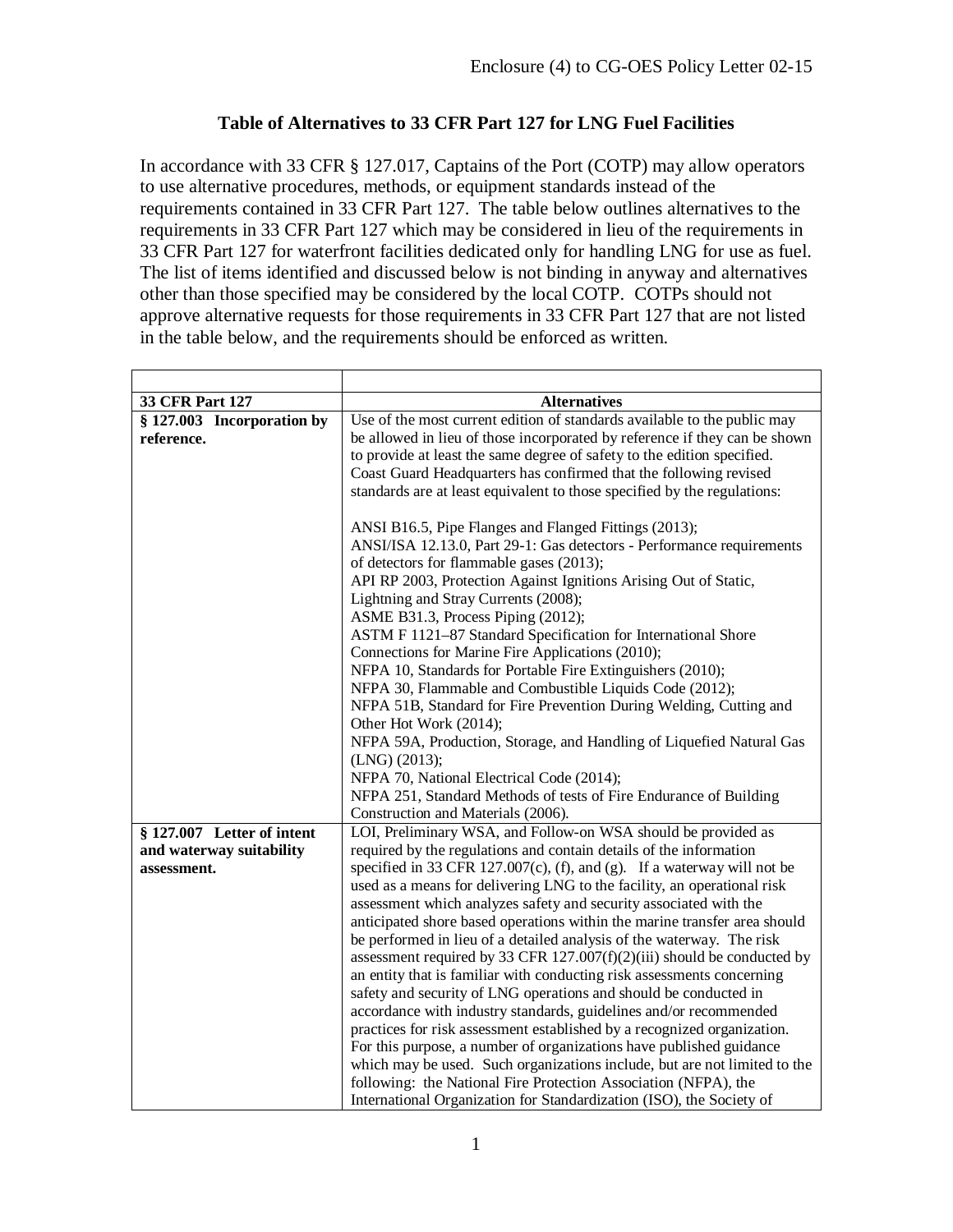|                                  | International Gas Tanker and Terminal Operators (SIGTTO), and                     |
|----------------------------------|-----------------------------------------------------------------------------------|
|                                  | Recognized Classification Societies (e.g. ABS, DNV-GL, LR)                        |
| § 127.101 Design and             | NFPA 59A (2013), Chapters 5, 9, 10, 11 and 13 as applicable and/or                |
| construction: General.           | NFPA 52 (2013), Vehicular Gaseous Fuel Systems Code, Chapter 10 and               |
|                                  | 13 as applicable.                                                                 |
| § 127.103 Piers and              | NFPA 59A (2013), Chapter 11, Section 11.5.1.                                      |
| wharves.                         |                                                                                   |
| § 127.105 Layout and             | NFPA 59A (2013), Chapter 5, Sections 5.3.7.1 and 5.3.7.2, NFPA 52                 |
| spacing of marine transfer       | (2013), Chapter 10, Sections 10.2.2 and 10.2.3                                    |
| area for LNG.                    |                                                                                   |
| § 127.107 Electrical power       | NFPA 59A (2013), Chapter 4, Section 4.4 and NFPA 70, Section 700.12.              |
| systems.                         |                                                                                   |
| § 127.109 Lighting Systems.      | 33 CFR 154.570 or 33 CFR 155.790.                                                 |
| § 127.111 Communications         | NFPA 59A (2013), Chapter 11, Sections 11.9.1, 11.9.3, and 11.9.4, or 33           |
| systems.                         | CFR 154.560, or 33 CFR 155.785.                                                   |
| § 127.113 Warning signs.         | NFPA 52 (2013), Chapter 12, Section 12.8.                                         |
| $§ 127.201$ Sensing and          | NFPA 52 (2013), Chapter 10, Section 10.3.7 and Chapter 12, Section                |
| alarm systems.                   | 12.6.                                                                             |
| $§ 127.205$ Emergency            | Should comply with 127.205 and NFPA 52 (2013), Chapter 10, Sections               |
| shutdown.                        | 10.8.4 and 10.11.3. If installed as part of a vehicle dispensing system,          |
|                                  | should comply with NFPA 52 (2013), Chapter 10, Sections 10.4.2 and                |
|                                  | 10.4.3.                                                                           |
| $§ 127.301$ Persons in charge    | NFPA 59A (2013), Chapter 14, Section 14.9.5.                                      |
| of shoreside transfer            |                                                                                   |
| operations: Qualifications       |                                                                                   |
| and certification.               |                                                                                   |
| § 127.305 Operations             | NFPA 59A (2013), Chapter 14, Section 14.3                                         |
| <b>Manual.</b>                   |                                                                                   |
| § 127.307 Emergency              | NFPA 59A (2013), Chapter 14, Section 14.4 and NFPA 52 (2013),                     |
| Manual.                          | Chapter 12, Sections 12.2.2 and 12.2.3. If road or rail vehicles are used,        |
|                                  | emergency procedures should also satisfy applicable requirements of               |
|                                  | local, state, and or federal agencies.                                            |
| § 127.311 Motor vehicles.        | Should meet 33 CFR 127.311 and if road vehicles are used to transfer              |
|                                  | LNG should meet NFPA 52 (2013), Chapter 10, Sections 10.3.9 through               |
|                                  | 10.3.12 and Chapter 12, Sections 12.3.3 through 12.3.5.                           |
| § 127.315 Preliminary            | NFPA 59A (2013), Chapter 14, Section 14.6.7.2 through 14.6.7.2.3                  |
| transfer inspection.             |                                                                                   |
| § 127.317 Declaration of         | NFPA 59A (2013), Chapter 14, Section 14.6.7.2.4                                   |
| inspection.                      |                                                                                   |
| § 127.319<br>LNG transfer.       | NFPA 59A (2013), Chapter 14, Section 14.6.7.2.                                    |
| \$127.401<br><b>Maintenance:</b> | NFPA 52 (2013), Chapter 10, Section 10.13.                                        |
| General.                         |                                                                                   |
| \$127.503<br><b>Training:</b>    | NFPA 59A (2013), Chapter 14, Section 14.9.5. If road or rail vehicles are         |
| General.                         | used they must also comply with local, state, and federal regulations.            |
| \$127.601<br>Fire equipment:     | NFPA 52 (2013), Chapter 10, Section 10.3.7.1 and Chapter 12, Section              |
| General.                         | 12.2, and the operator should provide written confirmation to the COTP            |
|                                  | that the level of fire protection provided is acceptable to the local             |
|                                  | authority having jurisdiction for response, control, and extinguishment of        |
|                                  | a fire at the facility.                                                           |
| § 127.603 Portable fire          | NFPA 52 (2013), Chapter 10, Section 10.3.7.1 and Chapter 12, Section              |
| extinguishers.                   | 12.2 and provide written documentation to the COTP that the level of fire         |
|                                  | protection provided is acceptable to the local authority having jurisdiction      |
|                                  | for response, control, and extinguishment of a fire at the LNG fuel               |
| § 127.605 Emergency              | facility.<br>NFPA 52 (2013), Chapter 10, Section 10.3.7.1 and Chapter 12, Section |
|                                  |                                                                                   |